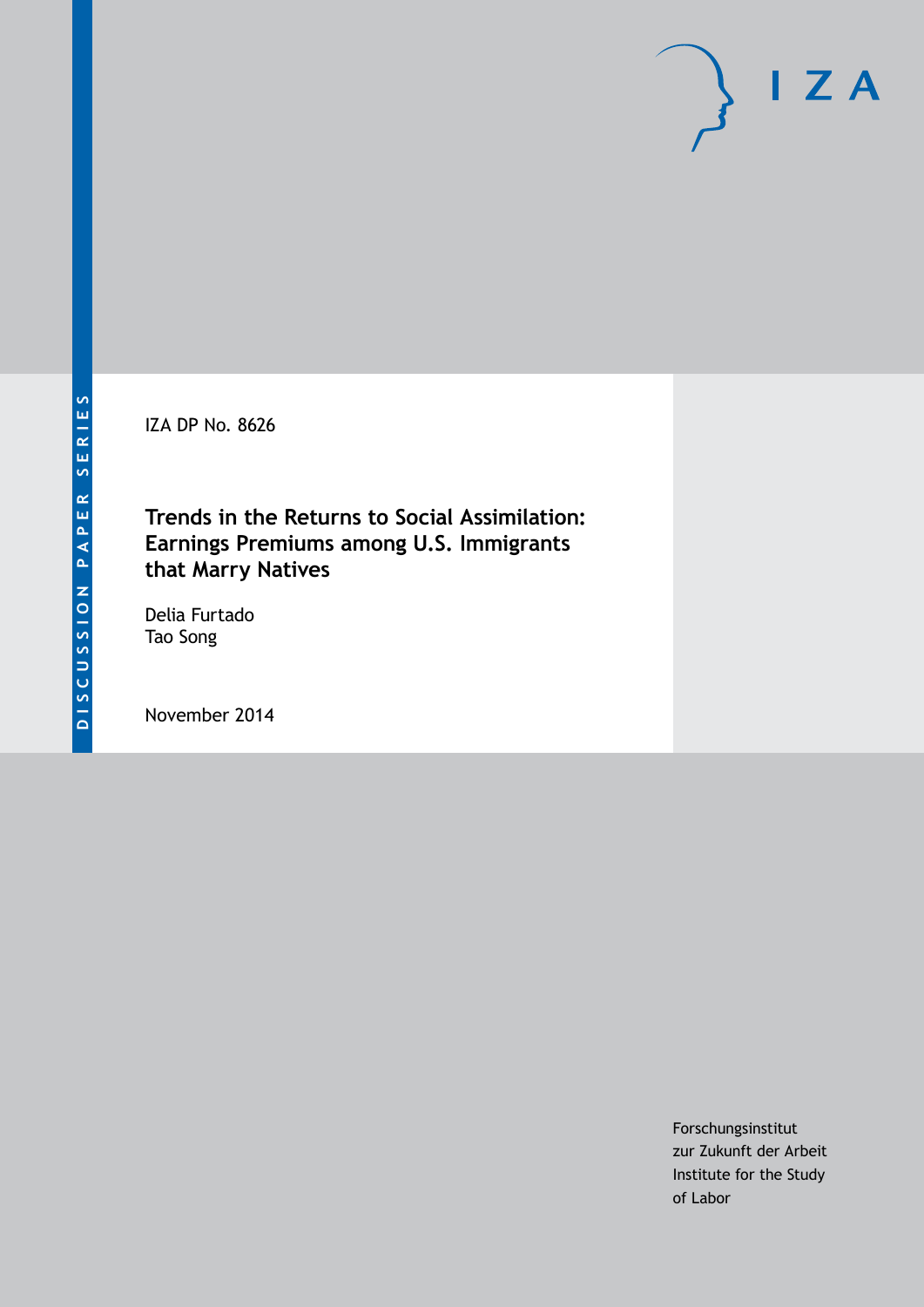# **Trends in the Returns to Social Assimilation: Earnings Premiums among U.S. Immigrants that Marry Natives**

### **Delia Furtado**

*University of Connecticut and IZA*

### **Tao Song**

*University of Connecticut*

### Discussion Paper No. 8626 November 2014

IZA

P.O. Box 7240 53072 Bonn Germany

Phone: +49-228-3894-0 Fax: +49-228-3894-180 E-mail: [iza@iza.org](mailto:iza@iza.org)

Any opinions expressed here are those of the author(s) and not those of IZA. Research published in this series may include views on policy, but the institute itself takes no institutional policy positions. The IZA research network is committed to the IZA Guiding Principles of Research Integrity.

The Institute for the Study of Labor (IZA) in Bonn is a local and virtual international research center and a place of communication between science, politics and business. IZA is an independent nonprofit organization supported by Deutsche Post Foundation. The center is associated with the University of Bonn and offers a stimulating research environment through its international network, workshops and conferences, data service, project support, research visits and doctoral program. IZA engages in (i) original and internationally competitive research in all fields of labor economics, (ii) development of policy concepts, and (iii) dissemination of research results and concepts to the interested public.

IZA Discussion Papers often represent preliminary work and are circulated to encourage discussion. Citation of such a paper should account for its provisional character. A revised version may be available directly from the author.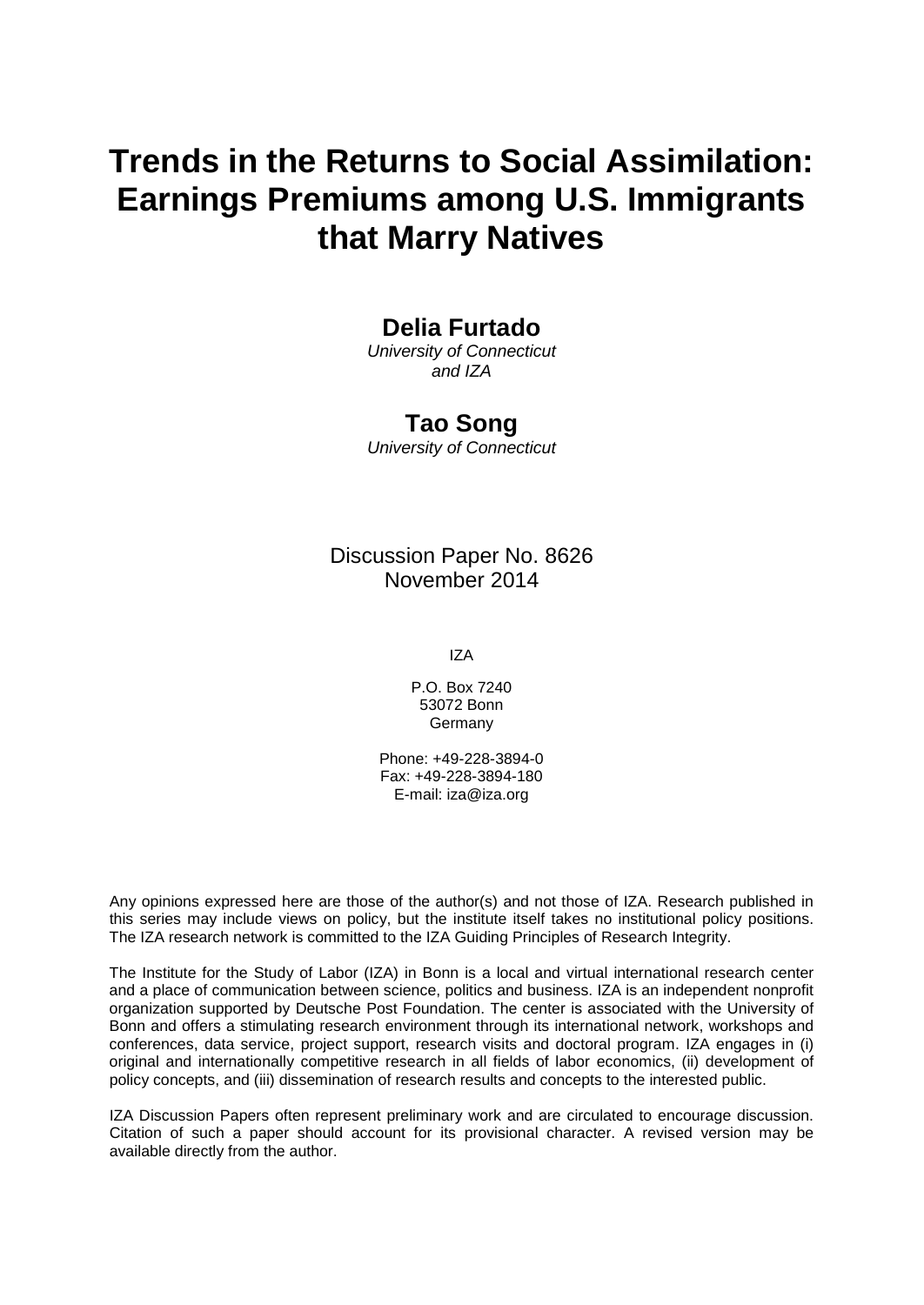IZA Discussion Paper No. 8626 November 2014

# **ABSTRACT**

# **Trends in the Returns to Social Assimilation: Earnings Premiums among U.S. Immigrants that Marry Natives**

Previous studies show that immigrants married to natives earn higher wages than immigrants married to other immigrants. Using data from the 1980-2000 U.S. censuses and the 2005- 2010 American Community Surveys, we show that these wage premiums have increased over time. Our evidence suggests that the trends cannot be explained by changes in the attributes of immigrants that tend to marry natives but are instead most likely a result of increasing returns to the characteristics of immigrants married to natives. Because immigrants married to natives tend to have more schooling, part of the increasing premium can be explained by increases in the returns to a college education. However, we find increasing intermarriage premiums even when allowing the returns to schooling as well as English-speaking ability to vary over time. We believe these patterns are driven by changes in technology and globalization which have made communication and management skills more valuable in the U.S. labor market.

JEL Classification: J12, J24, J31, J61

Keywords: intermarriage, wage premium, immigration, globalization

Corresponding author:

Delia Furtado Department of Economics University of Connecticut 365 Fairfield Way, Unit 1063 Storrs, CT 06269-1063 USA E-mail: [Delia.Furtado@uconn.edu](mailto:Delia.Furtado@uconn.edu)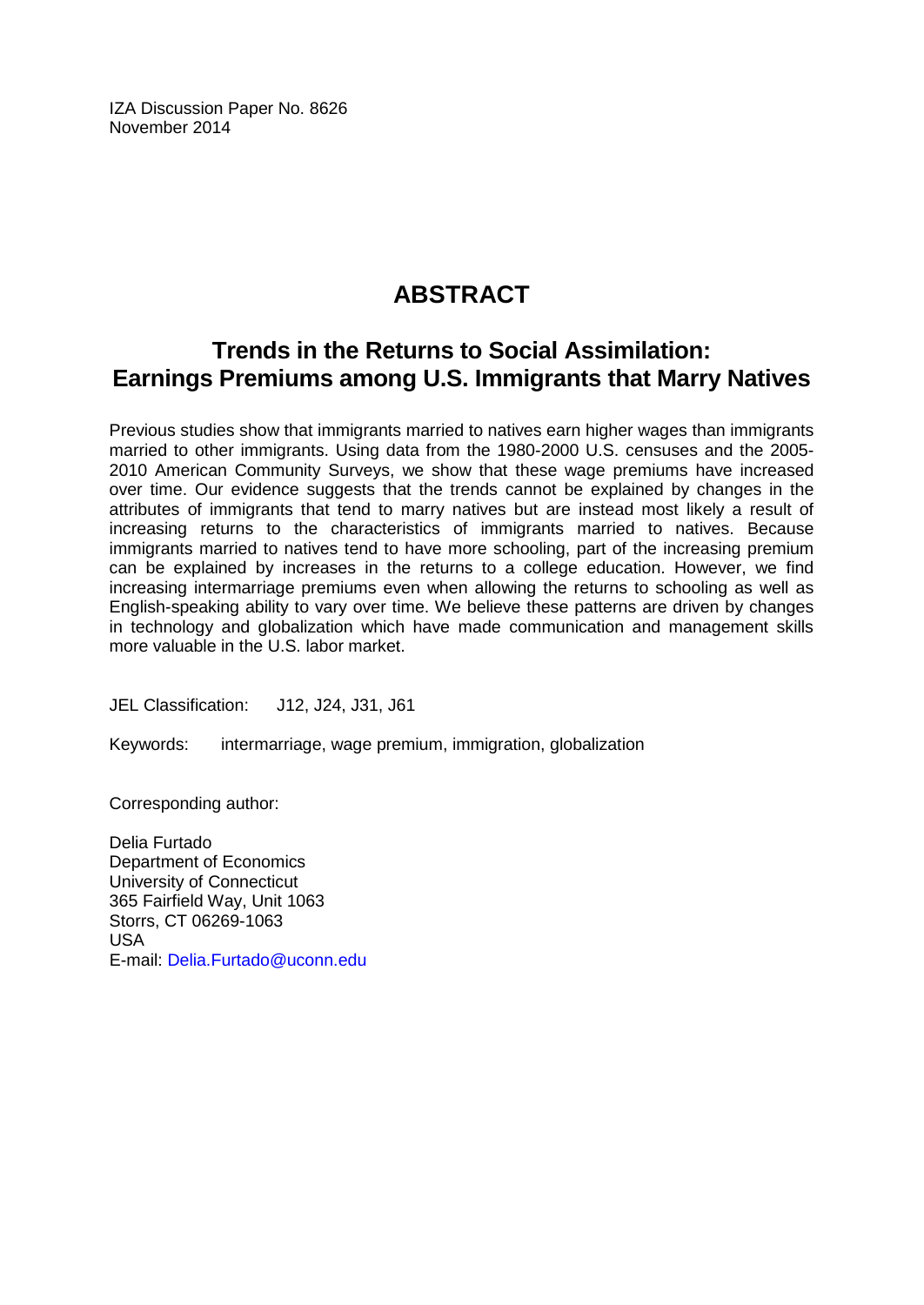#### **1. Introduction**

Immigrants married to natives tend to be more socially integrated than immigrants married to other immigrants. In the U.S., they typically have better English language skills and know more about U.S. customs and culture both because immigrants with these skills are more likely to marry natives and because sharing a household with a native brings on further social integration. In the past few decades, the labor market returns to communication and managerial skills have increased as a result of technological change--specifically computerization--and globalization (Acemoğlu and Autor, 2011). We hypothesize then that wage premiums associated with marrying natives have increased over time. In this paper, we start by examining whether the differential between hourly wages of immigrants married to natives and immigrants married to other immigrants has changed in recent decades. We then explore whether changes in observable characteristics of immigrants that choose to marry natives can explain trends in this differential. Next, we test whether the general patterns are robust across education groups and races. Finally, we explore how much of the increasing marriage to a native premium might be explained by increasing returns to education and English-speaking ability in the U.S. economy.

It has been well established in the literature that immigrants married to natives have better labor market outcomes than immigrants married to other immigrants. Intermarriage wage premiums have been found for immigrants in Australia (Meng and Gregory, 2005), the U.S. (Kantarevik, 2005; Chi and Drewianka, 2010), France (Meng and Meurs, 2009), Germany (Nottmeyer, 2010), Sweden (Dribe and Nystedt, 2014; Nekby, 2010) and the Netherlands

<span id="page-3-0"></span> $1$  In this paper, we use intermarriage synonymously with "marriage to a native" regardless of whether the native is from a different country of origin. Our most recent data (2007-2010 American Community Survey) suggest that 82.3 percent of the immigrants that marry other immigrants marry immigrants from the same country of origin. With our data, we are not able to determine whether the natives married to immigrants have a parent or grandparent from the same country as the immigrant, but Duncan and Trejo (2011) show using Current Population Survey data that ethnic attrition is substantial among thirdgeneration Mexicans with only 17 percent of third-generation Mexican children having a majority of their grandparents born in Mexico.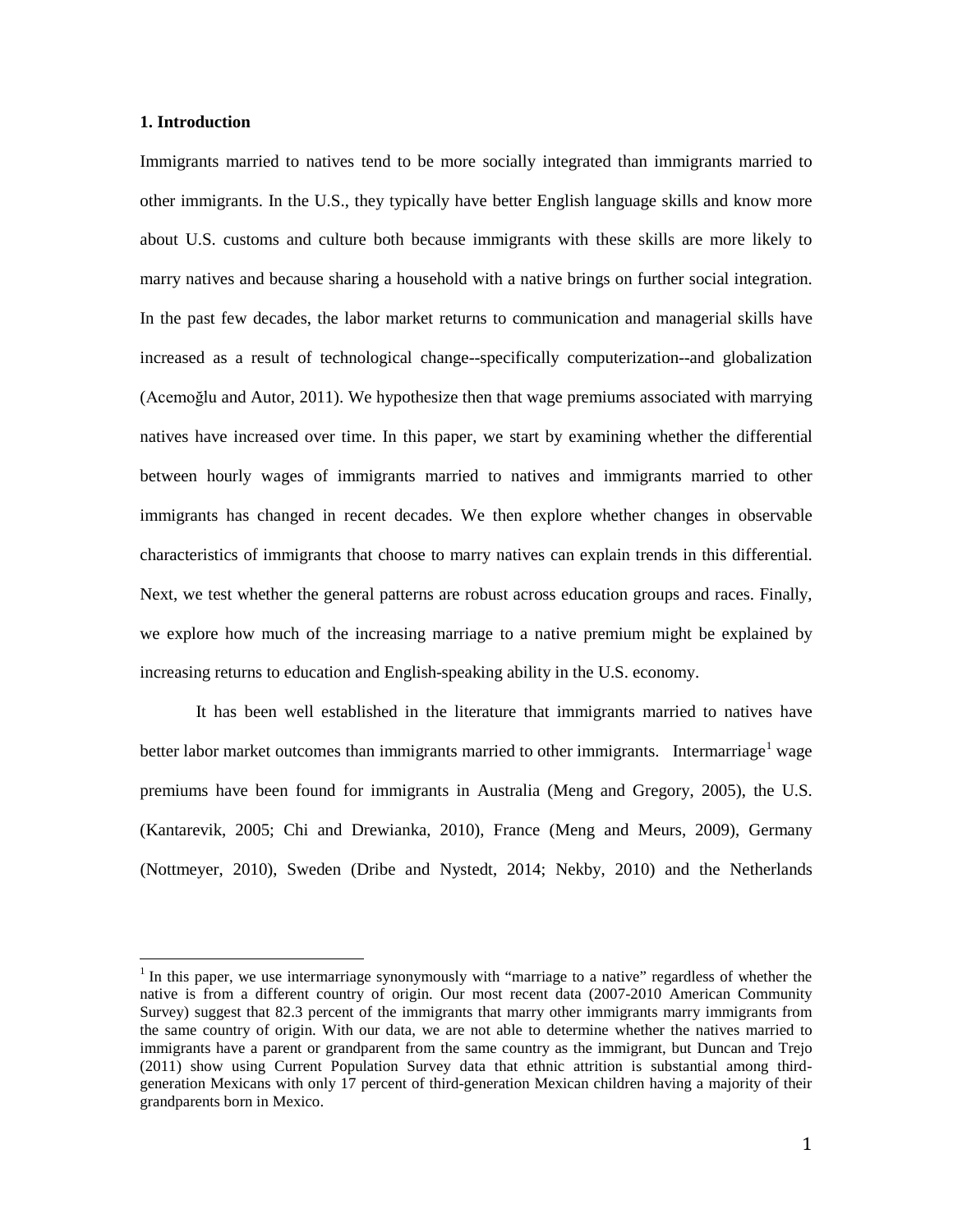(Gevrek, 2011). Immigrants married to natives are also more likely to be employed (Gevrek, 2011; Furtado and Theodoropoulos, 2009).

There is disagreement in this literature, however, about whether marriage choice has a causal impact on labor market outcomes or whether unobservable characteristics, such as ambition or general comfort with the host country's language, customs, laws, and institutions, increase the likelihoods of marriage to a native and labor market success. Taking instrumental variables approaches which exploit plausibly exogenous variation in the opportunities for marrying natives (driven by the size of the immigrant population and sex ratios within marriage markets), several papers find that intermarriage premiums persist even when steps are taken to control for the unobservable characteristics of the immigrants that choose to marry natives (Meng and Gregory, 2005; Meng and Meurs, 2009; Furtado and Theodoropoulos, 2009). This may not be surprising given that a native spouse and the native networks acquired through marriage can accelerate an immigrant's language proficiency, improve understanding of social and cultural customs, and provide information about local labor markets. Furtado and Theodoropoulos (2010) provide several pieces of evidence suggesting that employment probabilities are higher for immigrants married to natives as a result of access to native networks that are helpful in the job search process. On the other hand, using a similar instrumental variables approach, Kantarevic (2005) finds that the intermarriage wage premium disappears in the U.S. when steps are taken to control for omitted variables and reverse causality.

The validity of all of these instrumental variables-based studies rests on the assumption that marriage market characteristics do not have direct impacts on labor market outcomes for reasons unrelated to marriage choices. Questioning this assumption, several papers instead examine earnings profiles of immigrants before and after they marry to determine whether earnings jump post-marriage or whether the immigrants that eventually marry natives always had higher earnings (Dribe and Nystedt, 2014; Nottmeyer, 2010; Nekby, 2010). They typically do not find dramatic earnings jumps for immigrants married to natives relative to those who marry other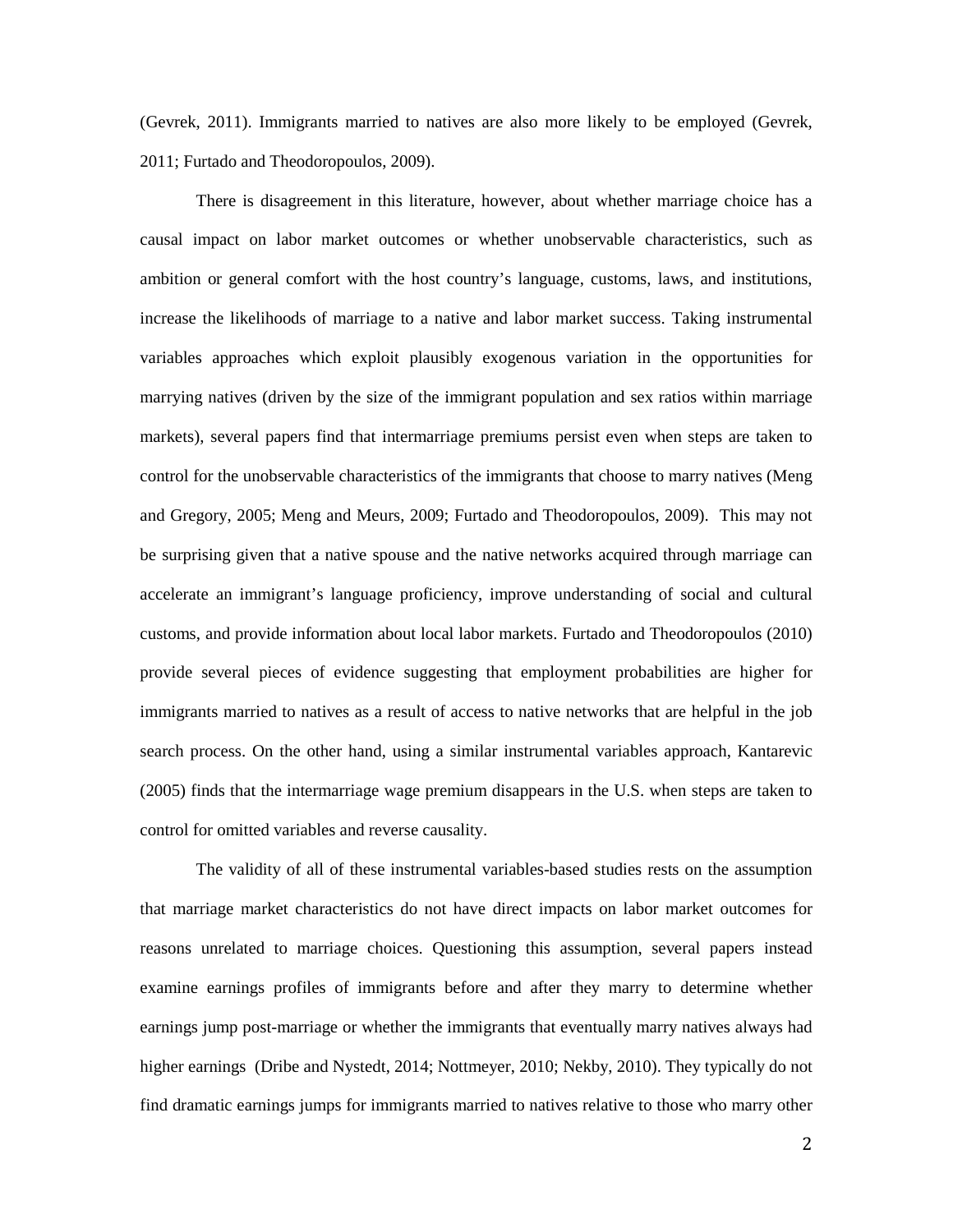immigrants; immigrants married to natives always have higher earnings. This may be because the majority of benefits from marrying a native start during the courting period as opposed to post marriage as would be the case for access to native networks. It may also be that the labor market returns to improved knowledge of host country language and social customs can only be observed many years after marriage and existing studies do not follow couples for long enough.<sup>[2](#page-3-0)</sup>

For the purposes of our study, it does not matter whether marriage choice affects earnings or instead earnings (and characteristics associated with earnings) affect marriage choice. What matters is that the immigrants married to natives tend to have better overall social and communication skills in the host society. By examining how intermarriage premiums have changed over time, we can gain insight into how the returns to these skills have changed despite not having direct measures of linguistic and social skills in the data.

Technological change, international trade, and international offshoring of jobs have resulted in big changes in U.S. labor markets in the past few decades. Routine tasks once performed by workers with average skill levels in the U.S. are now carried out by computers and low-wage workers in other countries. Consequently, there has been an increase in labor market demand for workers who perform non-routine tasks that involve in-person interactions, situational adaptability, and persuasive or managerial skills (Autor, Levy, and Murnane, 2003; Weinberger, forthcoming). Autor and Dorn (2013) find that local labor markets that historically specialized in non-routine tasks experienced earnings growth at the tails of skill distribution with low-skilled laborers moving into the service sector starting in the 1980s. In fact, between 1980 and 2005, the share of hours worked in the service sector among non-college workers has increased more than

<span id="page-5-0"></span> $2$  Nekby (2010) considers wage impacts three years before the marriage and two years after, while Nottmeyer (2010) uses an unbalanced panel of data from 1984 to 2007. Dribe and Nystedt (2014) look at earnings profiles ten years before and ten years after marriage. They find that, in general, immigrants who eventually marry natives earn higher wages well before marriage. However, immigrants from the Middle East and North Africa show no evidence of an intermarriage premium before marriage but earn substantial premiums post-marriage. The authors explain that this may be either because immigrants from these areas have the most to gain from intermarriage or because they are less likely to have significant contact with future spouses before marriage.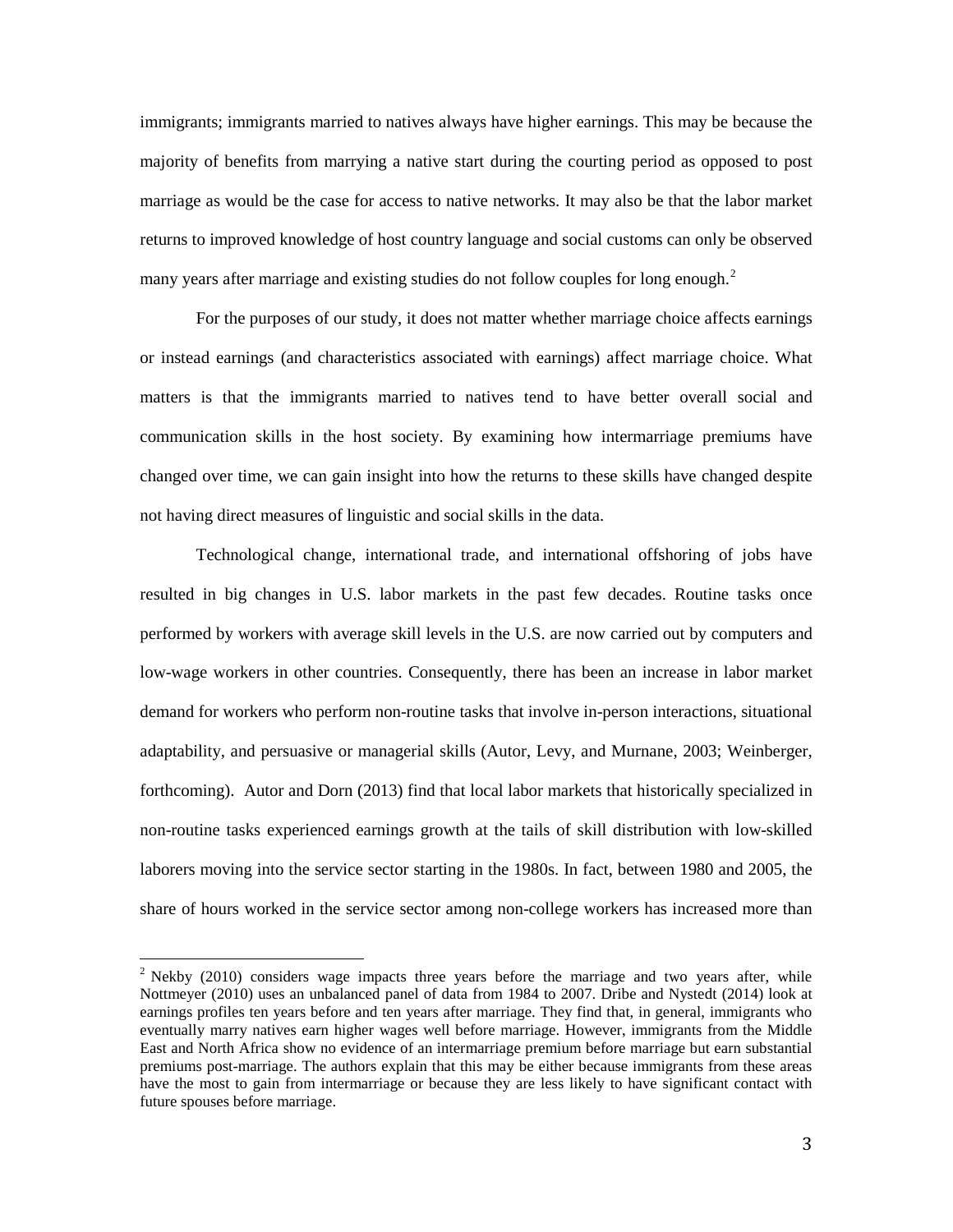53.5 percent (Autor and Dorn, 2013). In addition, Acemoğlu and Autor (2011) show that the share of employment in high skilled non-routine cognitive-intensive professional, managerial, and technical occupations increased by 62.7 percent between 1959 and 2007. This process through which employment is increasingly concentrated at the top and bottom of the wage distribution has been referred to in the literature as "job polarization". Because immigrants married to natives are more likely to possess the social interactions skills that are becoming relatively more highly rewarded in the economy, we expect intermarriage earnings premiums to have increased in the past three decades.

Using data from the 1980–2000 U.S. censuses and the 2005–2010 American Community Surveys, we find increasing hourly wage premiums for immigrants married to natives relative to those married to immigrants. Given how robust it is to adding more and more observable characteristics as controls in our models, this trend does not seem to be driven by changing characteristics of immigrants that choose native spouses. Since social and managerial skills appear to have become relatively more highly rewarded across the skill distribution (Autor and Handel, 2013), it should not be surprising that intermarriage premiums have increased for immigrants of all education levels. Interestingly, trends are driven completely by whites and Hispanics; there is no relationship between marriage choice and hourly wages for blacks and Asians. We also show that increasing returns to a college degree can explain part, but not all, of the increasing intermarriage premium.

The remainder of this paper is organized as follows. Section 2 presents the data and describes the empirical model used in the analysis. Section 3 discusses baseline results, examines whether patterns are robust across demographic groups, and provides some insight into why marriage to native premiums have increased over time. Section 4 concludes.

#### **2. Data and Model**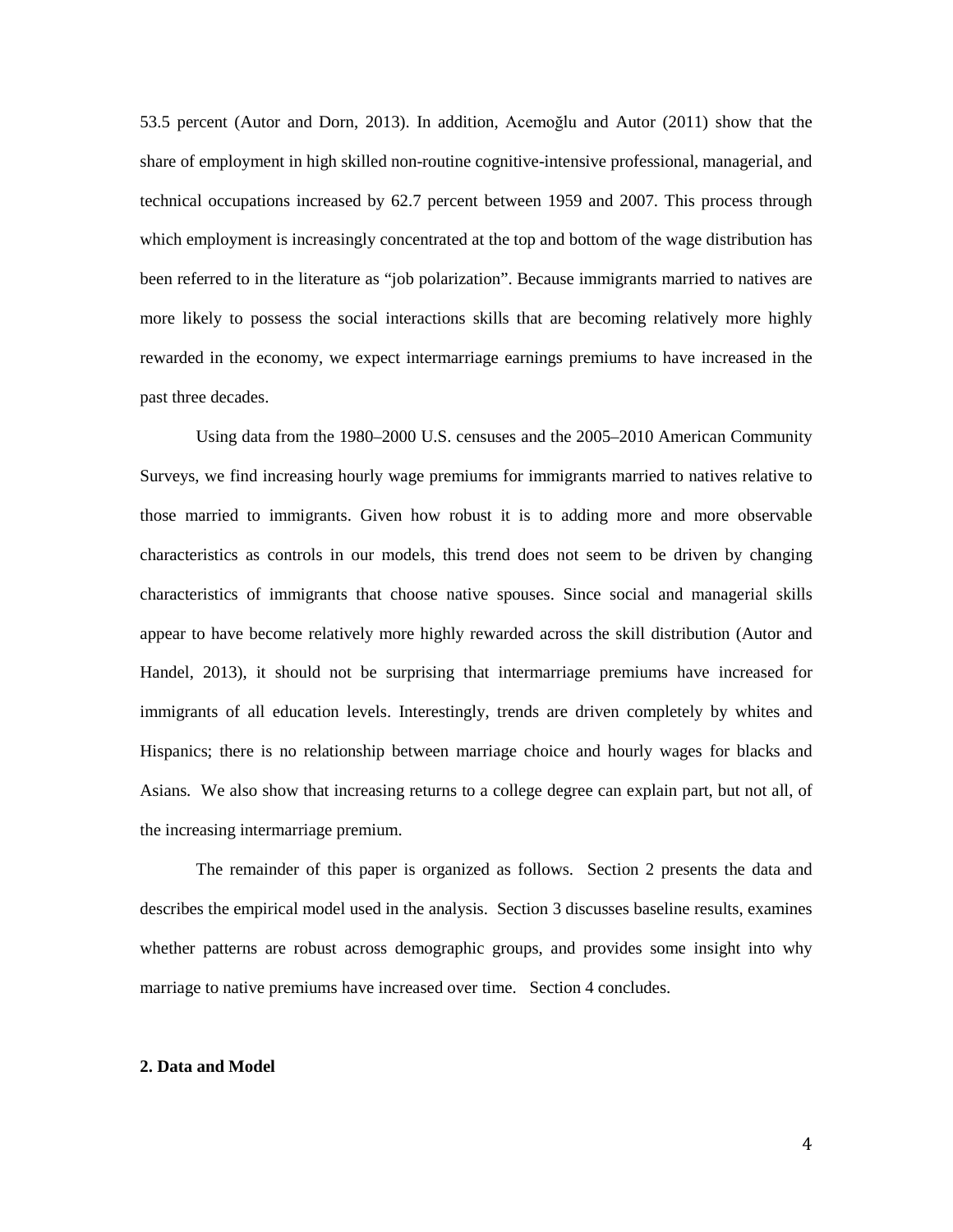Our study draws on the Integrated Public Use Micro Samples (Ruggles et al., 2010) for the years 1980, 1990, and 2000 Censuses, and the American Community Survey (ACS) 3-year samples for 2005-2007 and 2008-2010. The Census data for 1980, 1990 and 2000 are each five percent samples of the U.S. population. The ACS 2005-2007 sample contains all observations from the 1 percent ACS samples for 2005, 2006, and 2007 while the 2008-2010 ACS sample merges 1 percent samples for 2008, 2009, and 2010. Weights are adjusted appropriately.

We restrict the sample to married (spouse present) immigrants aged 18 to 64 who are not enrolled in school, and work full time full year.<sup>[3](#page-5-0)</sup> An immigrant is defined as a person born outside of the U.S. while a native is born in one of the 50 U.S. states. In this study, people born in outlying areas such as Puerto Rico and the Virgin Islands are considered immigrants. Due to the difficulties in interpreting labor market outcomes of females, we keep only males in the sample. In order to ensure immigrants' exposure to the U.S. marriage market, we omit the immigrants who arrived in the U.S. after the age of 18. Because we want to control for local labor market conditions, we keep only immigrants residing in identified metropolitan statistical areas (MSAs). Concerned about respondents misreporting their wages, we drop individuals who report hourly wages of less than two and more than 200 dollars, measured in 1999 dollars. Finally, given our interest in measuring the effects of English language proficiency, we exclude immigrants from English-speaking countries.

Figure 1 plots hourly wages (in 1999 dollars) of immigrants married to natives and immigrants married to other immigrants in the past three decades. The figure reveals a widening wage gap, which is consistent with computerization and globalization altering the labor market returns to communication skills. It is also possible that these trends have been driven by changes in the immigrant composition over time and specifically changes in the characteristics of the immigrants that marry natives. For example, if over time, immigrants with more years of

<span id="page-7-0"></span><sup>&</sup>lt;sup>3</sup> Full time full year work implies working 35 hours or more in a typical week and no less than 50 weeks in the previous year. This criterion is defined by the United States Census Bureau.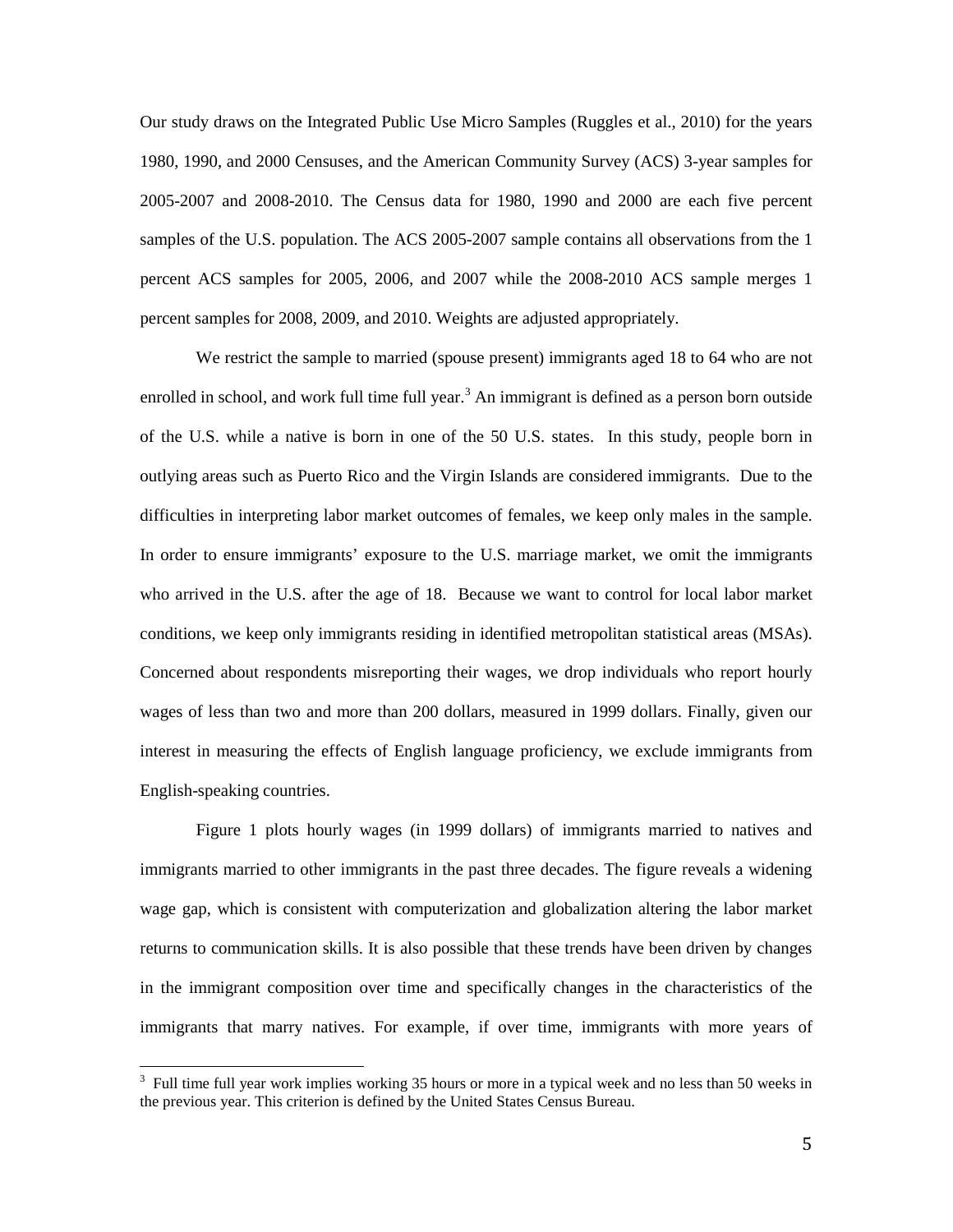schooling have become more likely to marry natives, then the widening wage gap may be explained by changes in the skill composition of these two groups as opposed to changes in the returns to their skills.

To address this issue, we estimate the following ordinary least squares model:

$$
W_{ict} = \beta_1 Native_{ikt} + \sum_{t=2}^{5} (\beta_t Native_{ict} \cdot T_t) + \rho X_{ict} + \delta_{ct} + \varepsilon_{ict}
$$

where  $W_{ict}$  is the log hourly wage of immigrant *i* living in city *c* in year *t*. We use a dummy variable *Native* to identify whether the immigrant has native spouse. The vector *X* contains the individual-level controls age, age squared, educational achievement, [4](#page-7-0) presence of children in the household, residence in the central city section of the MSA, English fluency,<sup>[5](#page-8-0)</sup> years living in the U.S, and measures of the size of the immigrant's group residing in his MSA. City-year fixed effects,  $\delta$ , control for characteristics, such as the unemployment rate or industry-structure of a city, which affect everyone living in the same city in the same year. Our variables of interest are a set of interactions between *Native* and year dummy variables denoted *T*, where  $t=2, 3, \ldots, 5$ represents 1990, 2000, 2005-2007, and 2008-2010 respectively. If the returns to marrying a native are positive and increasing every year, then  $\beta_5$  should be greater than  $\beta_4$  which should exceed  $\beta_3$ and so forth. All of these coefficients are expected to have a positive sign.

#### **3. Empirical Results**

#### *3.1 Baseline Regressions*

Table 1 presents estimates of the effect of marriage to a native on log hourly wage rates of immigrants using several different model specifications. The first column reproduces the information in Figure 1 by showing results from the simplest possible specification without any

<sup>&</sup>lt;sup>4</sup> We use dummy variables to measure whether immigrants have a high school diploma, some college, and at least a college degree. Less than a high school degree is the omitted category.

<span id="page-8-1"></span><span id="page-8-0"></span><sup>&</sup>lt;sup>5</sup> This variable is measured with a dummy variable equaling 1 if the immigrant self-reports speaking only English, speaking English very well, or speaking English well and zero otherwise.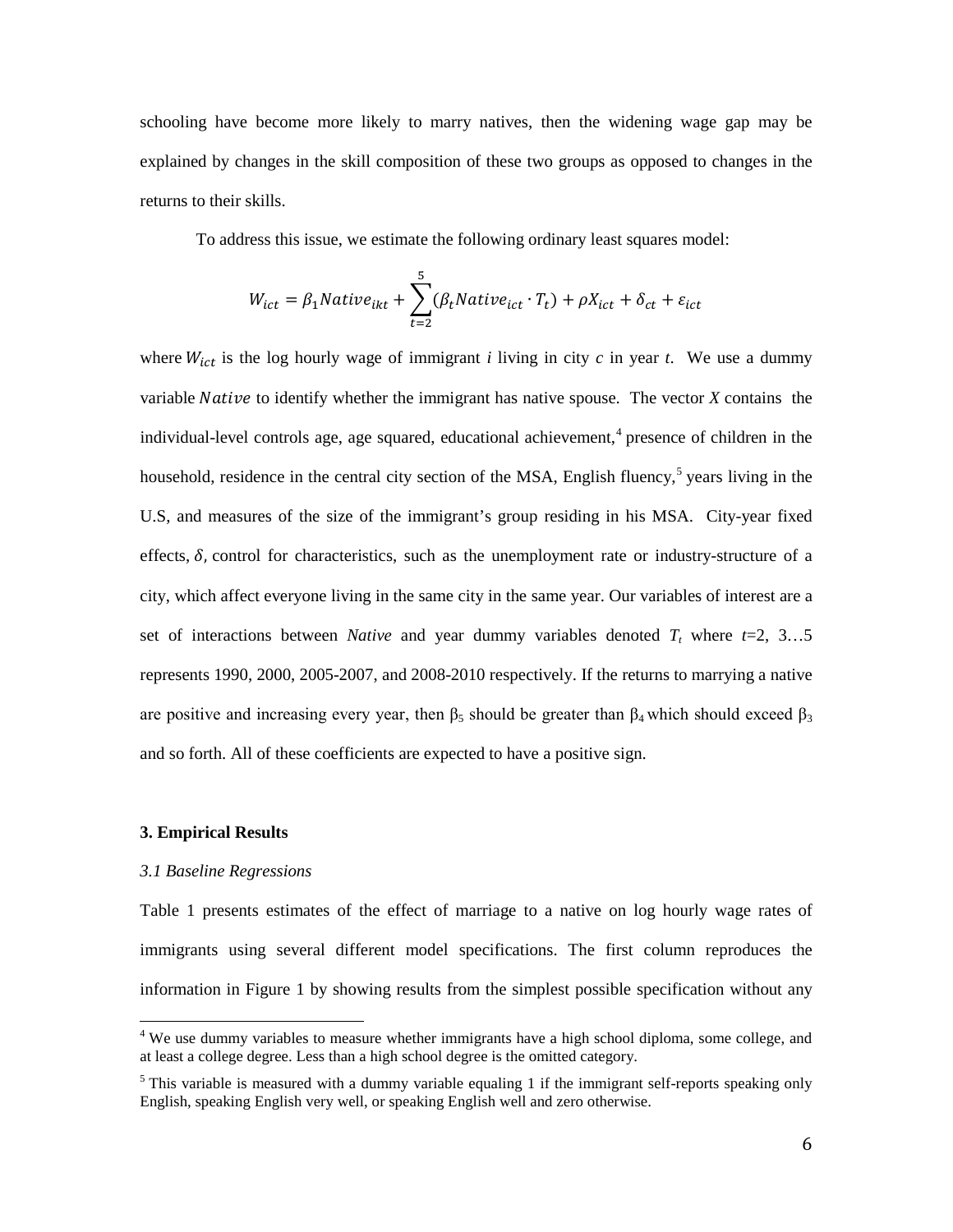control variables. The estimates show that in 1980, immigrants married to natives had 17.1 percent higher earnings than immigrants married to other immigrants. The gap increases to 21.3 percent in 1990, 28.0 percent in 2000, 29.3 percent in 2005-2007, and 29.4 percent in 2008-2010.

As discussed previously, these marriage to a native wage premiums may indicate causal impacts of association with a native spouse on wages or simply reflect that characteristics that are valued by natives in the marriage market are also valued in the labor market. Since we are using marriage to a native simply as a measure of social and communication skills, distinguishing between these explanations is not important. Instead, the challenge in our study is determining whether immigrants that marry natives are becoming more highly rewarded because fundamentals of the economy have changed or because the types of immigrants that marry natives have changed. For example, if only highly educated immigrants marry natives in in the 2000s while immigrants of all education levels marry natives in 1980, then increases in the wage effects of marrying a native may simply be explained by changes in the educational qualifications of the immigrants that marry natives.

To address this issue, in column 2, we add controls for age, education, existence of children in the household, veteran status, language fluency, and years in the U.S.. Estimated coefficients on control variables are consistent with the existing literature: wages generally increase with age but at a decreasing rate, more education increases wages, veterans and fathers have higher wages, and immigrants who have better English skills earn more as do immigrants who have lived in the U.S. for a longer time. When these variables are added to the model, estimates of the coefficients on the intermarriage variables decrease but are still positive and increasing over the years. This suggests that immigrants' changing human capital and assimilation characteristics do not fully explain the increasing wage premium.

During the period in our study, immigrants have been increasingly moving to places previously inhabited by very few immigrants; these "new destinations" are often small metropolitan or rural areas (e.g. Alba and Nee, 2003; Bean and Stevens, 2003, Massey. Durand,

7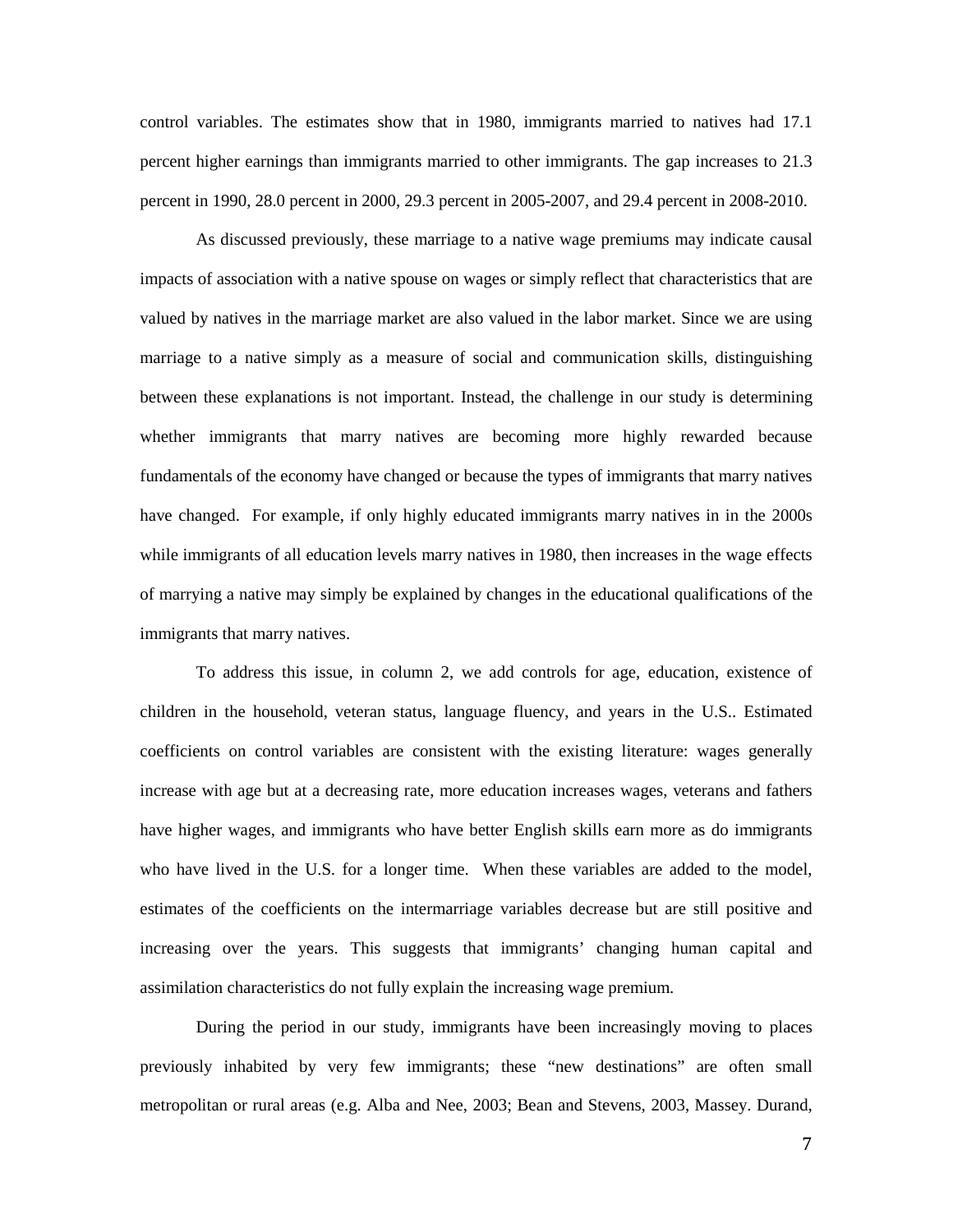and Malone, 2002). If the immigrants in these areas are more likely to marry natives and have better labor market outcomes than the immigrants in traditional destinations, then the increasing marriage to a native wage premium may simply be explained by changes in the geography of immigration. To examine this possibility, we add MSA-year fixed effects to the model. In this specification, we are implicitly comparing wages of immigrants living in the same city in the same year with the same observable characteristics.

MSA-year fixed effects will take into account all factors, observable and unobservable, within an MSA in a given year that are constant for everyone in the MSA-year. They will control for variables such as industry structure and unemployment rate. However, two immigrants living in the same city in the same year may experience different labor and marriage markets if they are from different countries of origin. We know from the intermarriage literature that immigrants are less likely to marry natives when they live in areas with large concentrations of co-ethnics (Safi, 2008; Kalmijn and van Tubergen, 2010). We also know that residence in ethnic enclaves is often associated with lower wages (Borjas, 2000; Barry and Miller, 2005; Warman, 2007).<sup>[6](#page-8-1)</sup> If immigrants that marry natives are becoming less likely to live in ethnic enclaves, then the increasing intermarriage wage premium could simply reflect changes in residential patterns of immigrants that marry natives. To address this issue, we add a variable measuring the share of the MSA population that was born in the immigrant's country of birth, along with its square term, to the model.

Column 3 of Table 1 shows that when both MSA-year fixed effects and the size of country of origin group variables are added to the model, the time pattern in the marriage to native premiums remains the same. The estimates of the coefficients on the size variables indicate that immigrants residing in ethnic enclaves tend to earn lower wages, but the decrease in earnings

<span id="page-10-0"></span><sup>6</sup> Quasi-experimental evidence based on the way refugees are placed in different locations in Sweden suggests that living in ethnic enclaves improves labor market outcomes for less skilled immigrants (Edin, Fredriksson, and Åslund, 2003).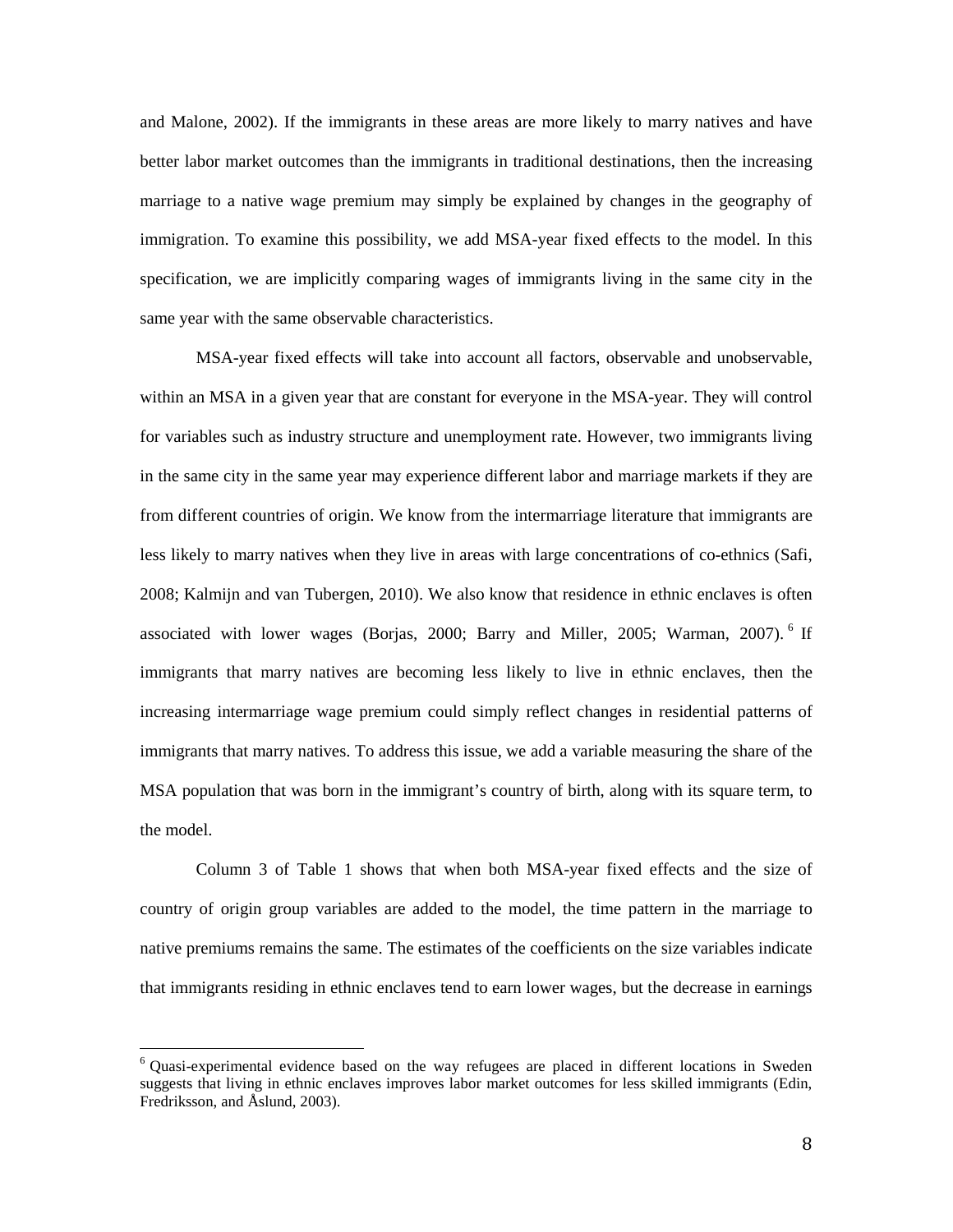is nonlinear in the size variable. Controlling for observable characteristics, in 1980, immigrants married to natives earn 3.3 percent higher wages than immigrants married to other immigrants. In 1990, this differential grew to 6.0 percent, in 2000 to 7.8, in 2005-2007 to 10.3, and by 2008- 2010 to 12.4 percent. Thus, relative to immigrants married to immigrants, those married to natives have received a fourfold increase in the wages over the past three decades. Estimates of all of the coefficients on the marriage to native interactions are jointly and generally pairwise statistically significantly different from each other at 5% level. The only exception is that the estimated coefficient on the 1990-marriage to a native interaction is not statistically different from the marriage to a native coefficient suggesting that the returns to intermarriage did not change in a statistically meaningful way between 1980 and 1990.

The results in Table 1 show that adding observable characteristics to the models does not change the main story. Immigrants married to natives do tend to have characteristics that are valued in the labor market and so controlling for variables such as education and English fluency results in smaller estimated intermarriage premiums. However, if anything, adding more variables to the models makes the increasing intermarriage premium pattern stronger. Failing to find evidence that changes in the composition of immigrants married to natives is driving our results, we conclude instead that the characteristics of immigrants that marry natives are becoming more highly valued in the labor market.<sup>[7](#page-10-0)</sup>

#### *3.2 Heterogeneous Effects*

In this section, we test the robustness of our results by analyzing whether this positive impact is experienced across different demographic groups. We start by separating the sample into four education groups: less than high school, high school degree, some college education, and at least

 $<sup>7</sup>$  Additional results not shown here suggest that there is no discernable pattern in either the employment or</sup> working hours over the past three decades, implying that positive impacts for immigrants married to natives are channeled through wage premiums as opposed to employment premiums.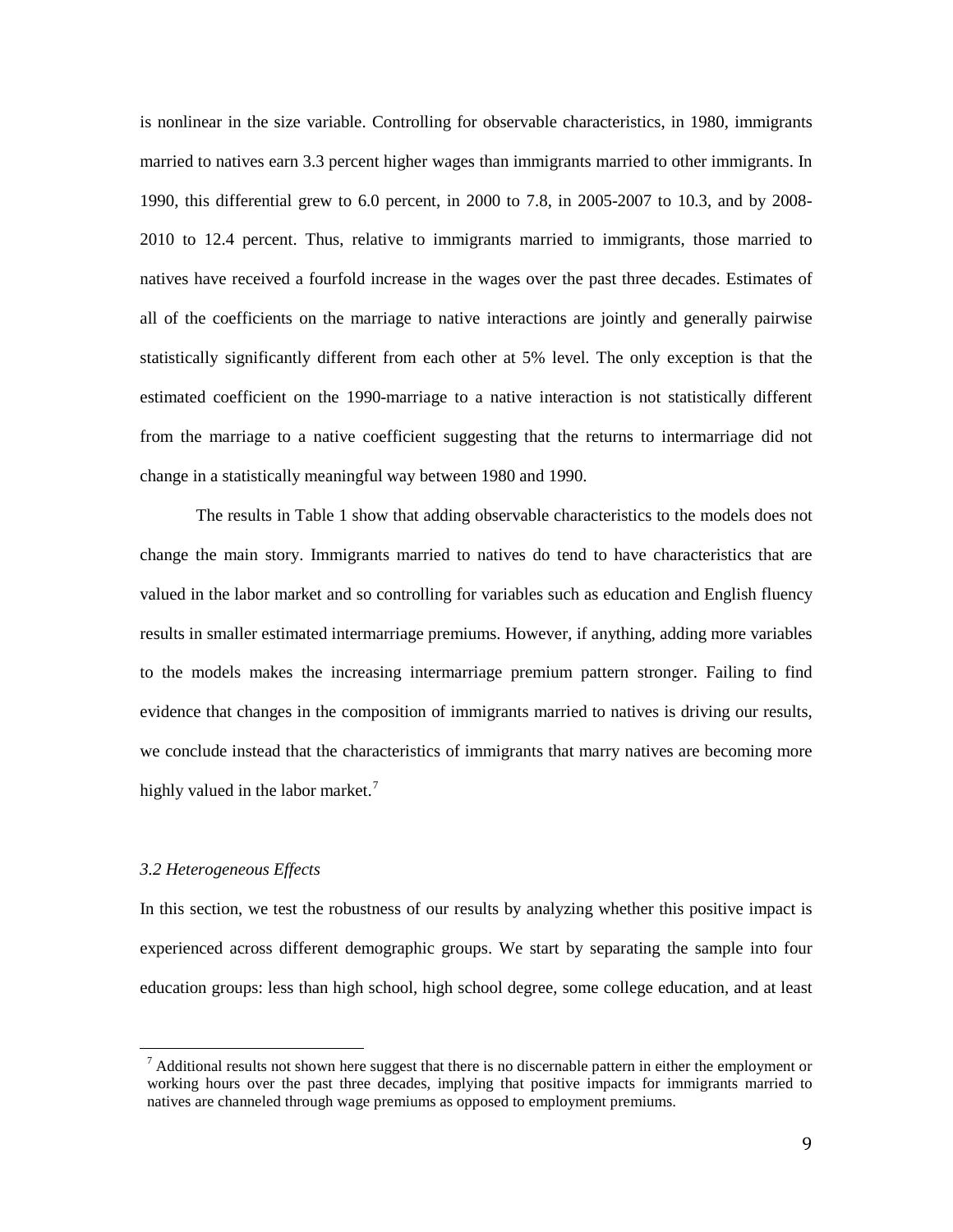a college degree. Sample sizes are much smaller in these models, and so it should not be surprising that estimates are not as precise. However, the results in Table 2 broadly suggest that across education levels, immigrants married to natives are becoming more highly rewarded over time. Potentially as a result of smaller samples, we cannot precisely identify year-by-year differences in the returns to marrying natives. However, in all but the college graduate category, returns to marrying a native in 2008 to 2010 are statistically different from the returns in 1980 at at least the 10% significance level. This is consistent with the literature suggesting that the returns to social and managerial skills have increased for people of all education levels (Kuhn and Weinberger, 2005).

Table 3 separates the sample into four race categories. Results suggest that our baseline findings are driven by whites and Hispanics. There is no clear pattern in the returns to marrying a native over time for blacks and Asians. In fact, for blacks, there is no evidence of an intermarriage premium at all in time periods outside of 2005 to 2007. This is consistent with the segmented assimilation theory (Portes and Zhou, 1993) whereby assimilation can lead to negative outcomes for immigrants in certain groups. However, our sample of black immigrants is quite small given the sample size requirements of any analysis making use of MSA-year fixed effects, and so we do not put too much weight on these results.

#### *3.3 Mechanisms*

Having shown that intermarriage premiums have increased in the past few decades and that these increases appear very robust across segments of the immigrant population, we now explore whether this pattern can be explained by increases in the returns to education or English language fluency. The education premium has been growing in recent decades (Lemieux, 2008; Boudarbat, Lemieux and Riddell, 2010), especially when comparing college graduates to high school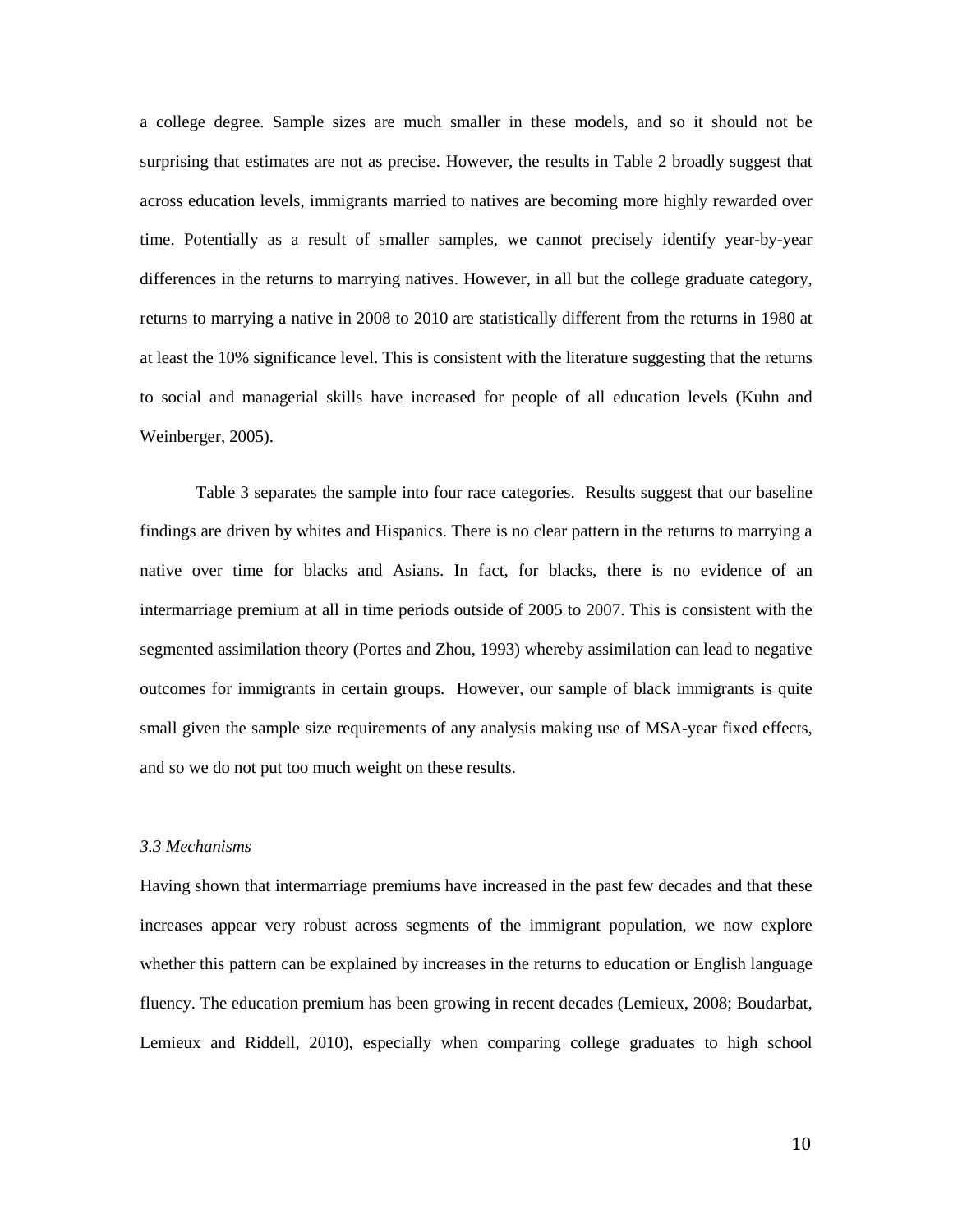graduates (Lemieux, 2008; Acemoğlu and Autor, 2011; Lindley and Machin, 2014). With globalization, English speaking skills may also have become more valued in the labor market.

Table 4 presents results from models adding interactions between the year dummy variables and the language fluency and education variables to our baseline models. The first column adds just the language interaction variables. Estimated coefficients on these interaction terms are all positive and statistically significant suggesting that English skills are valued more highly in recent years than in the past. However, allowing the returns to English fluency to differ by year does not alter our finding of the increasing wage premium trend for immigrants married to natives.

The second column presents a model adding education interaction terms to the baseline specification. Results suggest large increases in the returns to a college education over time. In contrast to our language results, however, adding the education interactions to the model does decrease the magnitude of the increasing intermarriage premium. This suggests that part of the reason immigrants married to natives have increasingly higher wages relative to immigrants that marry other immigrants is that they tend to have college degrees. However, college degrees do not explain the entire increasing intermarriage premium. Even in models including the full set of education interactions, immigrants married to natives have experienced increasingly higher wages relative to immigrants married to other immigrants. Marriage to a native appears to measure unobserved traits and skills that have become increasingly valuable in the labor market.

The last column of Table 4 shows results from a model including the language and education interactions at the same time. The estimated coefficients reflect the same patterns we have already discussed. Estimates are jointly and generally pairwise statistically different from each other at at least 10 percent significance level.

#### **4. Conclusion**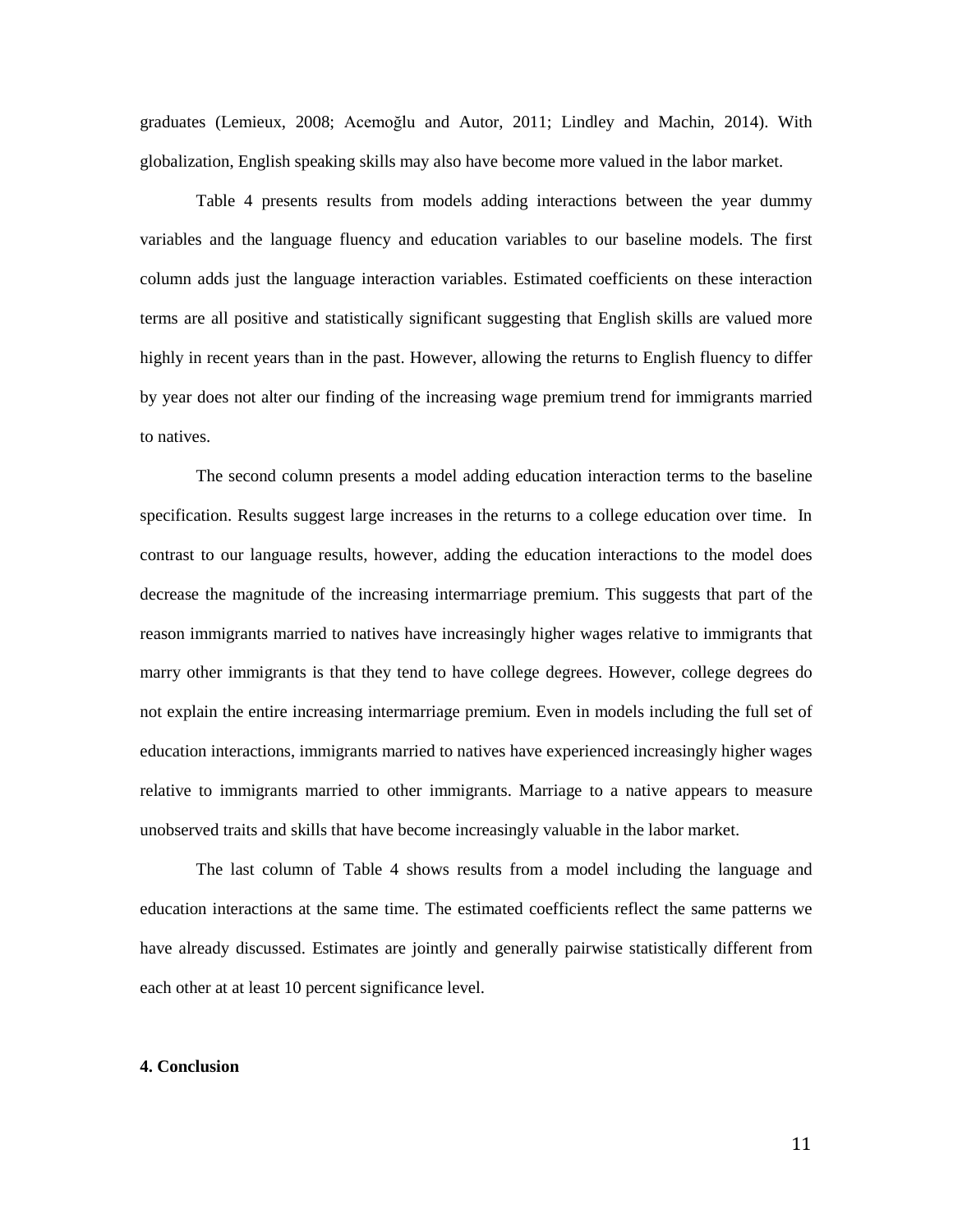This paper investigates trends in returns to social and linguistic skills in the U.S. labor market by examining intermarriage wage premiums in the past three decades. Empirical results show that the marriage to a native premium has been increasing over time suggesting that communication and social skills are becoming more highly valued in the labor market. These basic trends do not appear to be driven by changes in the characteristics of immigrants that marry natives since patterns are robust across models which control for different sets of observable characteristics. We certainly acknowledge the possibility that there are unobserved variables driving our results, but it is not obvious what they might be.

We find the increasing intermarriage wage premium among immigrants of all education levels. This should not be surprising given that automation and computerization have increased the returns to communication across the skill distribution. No consistent pattern in intermarriage premiums or penalties was found for Asians and blacks. We find this result intriguing but leave its analysis for future work.

Given that immigrants married to natives tend to have more schooling and are more fluent in English, we then considered whether the increasing intermarriage premium is simply reflecting increasing returns to education or language ability. We found evidence suggesting that immigrants with more schooling and better command of English do have higher relative wages in recent years. However, even in models allowing for increasing returns to these variables, the basic pattern in intermarriage premiums remains the same. This suggests that while part of the reason immigrants married to natives have increasingly higher wages is that they have more schooling and better English language skills, marriage to a native measures additional traits which appear to have become more valuable in the labor market.

Quite a bit of media attention has been given to the idea that recent waves of immigrants are not assimilating at the same speed as immigrants in the past. Borjas (2013) shows that immigrants who entered the U.S. before the 1980s narrowed their initial wage disadvantage by 15% during their first two decades in the U.S., while recent immigrants had significantly slower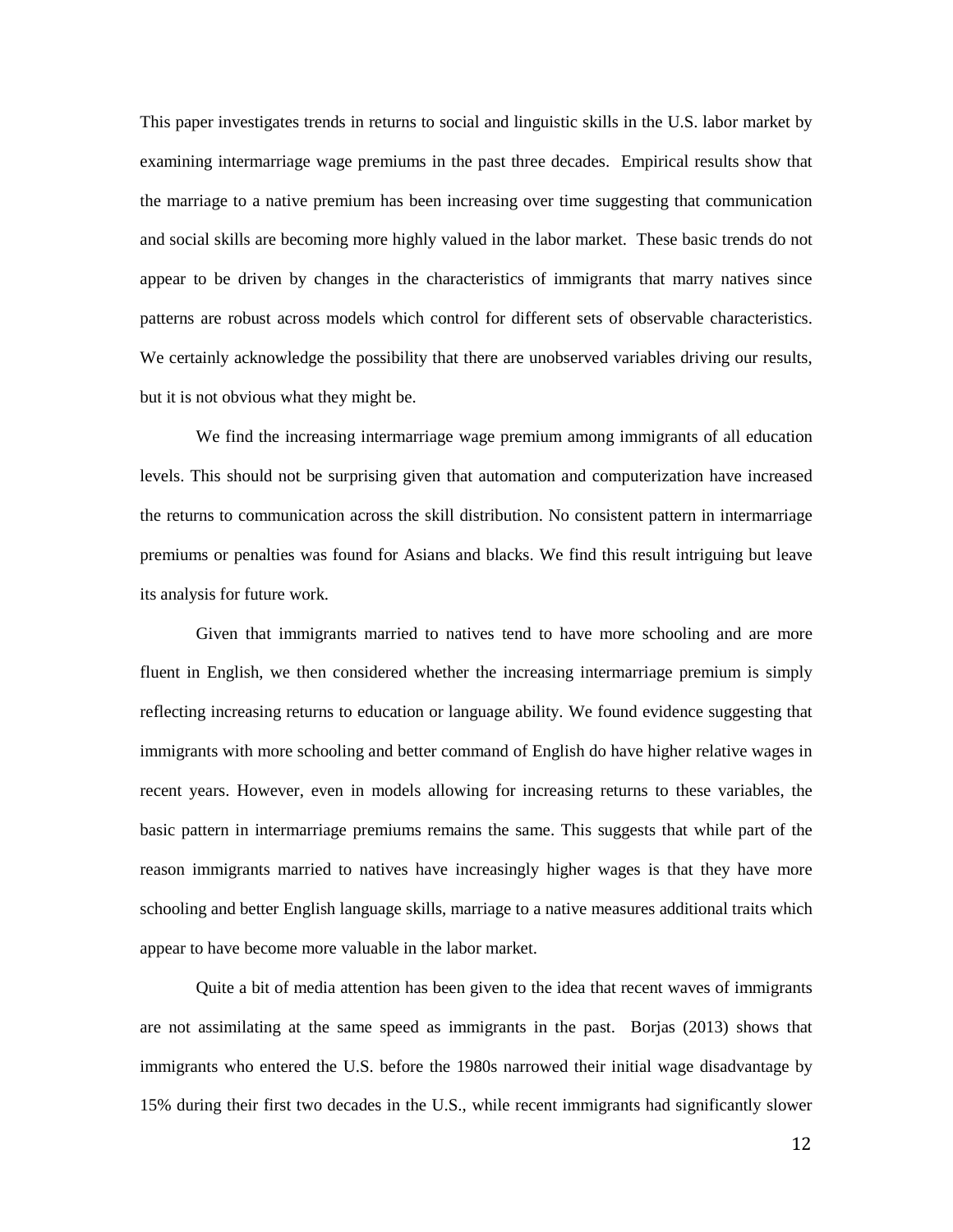rates of economic assimilation. He attributes the slower economic integration of recent immigrants partly to their worse English skills. Our empirical results suggest that the slowdown in assimilation rates may not only be about changes in the composition of recent waves of immigrants but instead about economic transitions that increasingly reward communication and social skills.

#### **References**

- Acemoğlu, D. and Autor, D. (2011) Skills, Tasks and Technologies: Implications for Employment and Earnings. In *Handbook of Labor Economics* (Volume 4 ed., pp. 1043). Ashenfelter O. and Card D. eds., Amsterdam: Elsevier.
- Aydemir, A. and Skuterud, M. (2005) Explaining the Deteriorating Entry Earnings of Canada's Immigrant Cohorts, 1966– 2000. *Canadian Journal of Economics*, 38(2): 641-672.
- Alba, R.D. and Nee, V. (2003) *Remaking the American Mainstream: Assimilation and Contemporary Immigration*. Cambridge: Harvard University Press.
- Autor, D. H. and Dorn, D. (2013) The Growth of Low-skill Service Jobs and the Polarization of the US Labor Market. *American Economic Review, 103*(5): 1553-1597.
- Autor, D. H. and Handel, M. J. (2013) Putting Tasks to the Test: Human Capital, Job Tasks, and Wages. *Journal Of Labor Economics*, 31(2): S59-S96.
- Autor, D. H., Levy, F. and Murnane, R. J. (2003) The Skill Content of Recent Technological Change: An Empirical Exploration. *Quarterly Journal of Economics, 118*(4): 1279-1333.
- Barry, C. R. and Miller, P. W. (2005) Do Enclaves Matter in Immigrant Adjustment?. *City & Community*, 4(1): 5-35.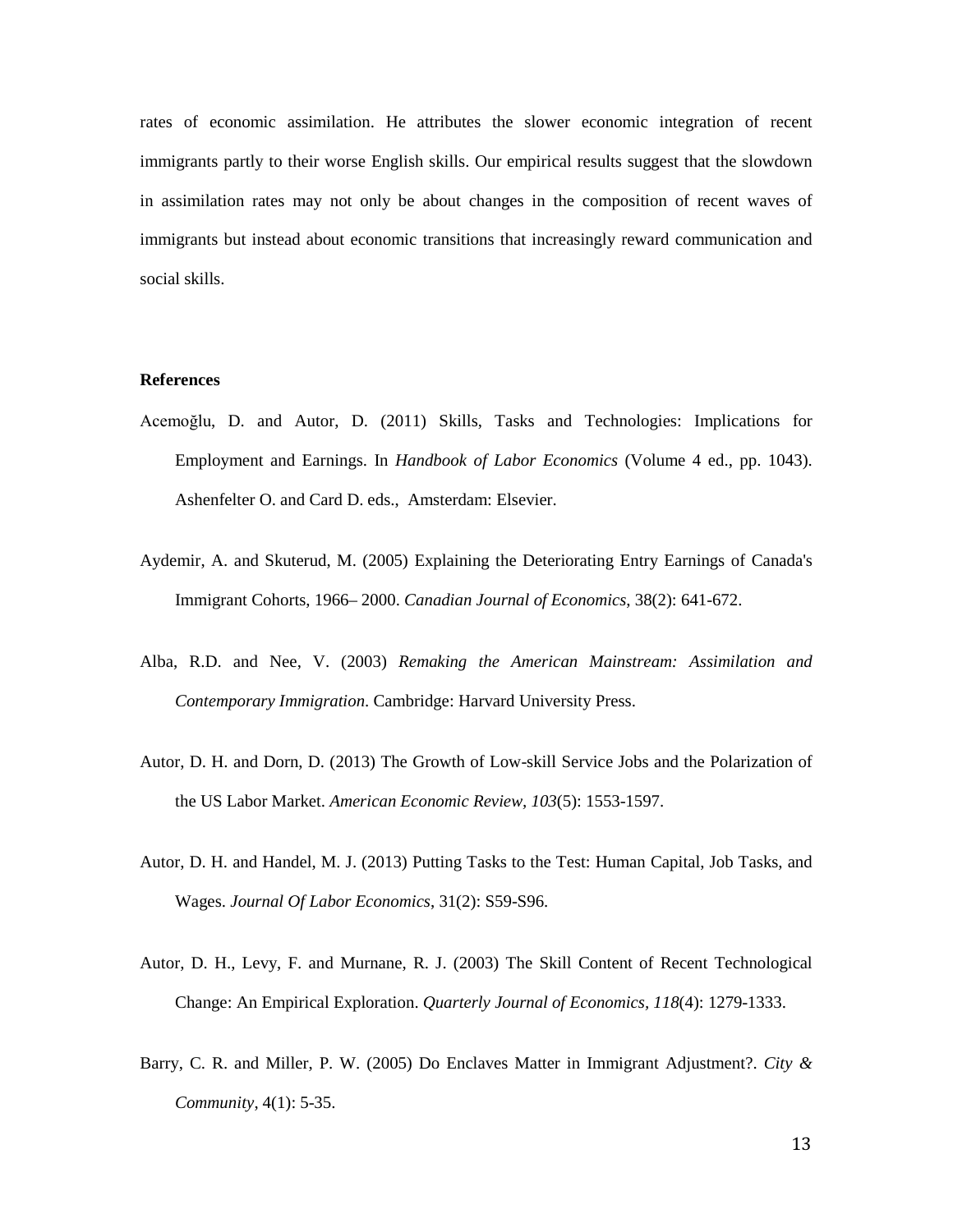- Bean, F. D. and Stevens, G. (2003) *America's Newcomers and the Dynamics of Diversity*. American Sociological Association Rose Series in Sociology.
- Borjas, G. J. (2000) Ethnic Enclaves and Assimilation. *Swedish Economic Policy Review*, 7(2): 89-122.
- Borjas, G. J. (2013) The slowdown in the Economic Assimilation of Immigrants: Aging and Cohort Effects Revisited Again*.* EconLit, EBSCO*host*,
- Boudarbat, B., Lemieux, T. and Riddell, W. (2010) The Evolution of the Returns to Human Capital in Canada, 1980–2005. *Canadian Public Policy*, 36(1): 63-89.
- Chi, M. and Drewianka, S. (2010) How Much is a Green Card Worth? Evidence from Mexican Men Who Marry Women Born in the U.S. *Working Paper.*
- Duncan, B. and Trejo, S. J. (2011). Intermarriage and the Intergenerational Transmission of Ethnic Identity and Human Capital for Mexican Americans. *Journal of Labor Economics, 29*(2): 195-227.
- Dribe, M. and Nystedt, P. (2014) Is There an Intermarriage Premium for Male Immigrants? Exogamy and Earnings in Sweden 1990-2009. *International Migration Review.*
- Edin, P., Fredriksson, P. and Åslund, O. (2003) Ethnic Enclaves and the Economic Success of Immigrants--Evidence from a Natural Experiment. *Quarterly Journal Of Economics*, *118*(1): 329-357.
- Furtado, D. and Theodoropoulos, N. (2009) I'll Marry You if You Get Me a Aob: Marital Assimilation and Immigrant Employment Rates. *International Journal of Manpower, 30*(1- 2): 116-126.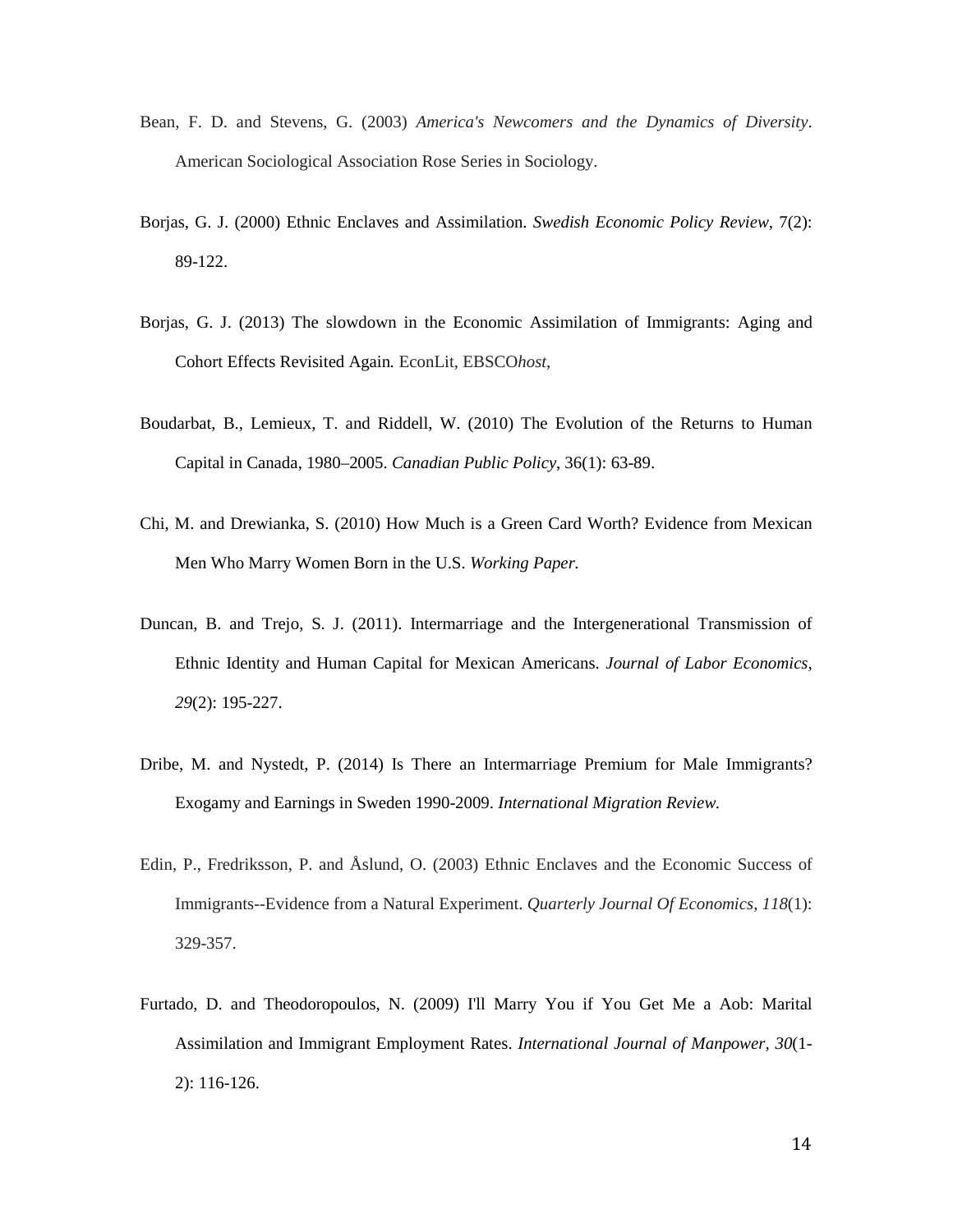- Furtado, D. and Theodoropoulos, N. (2010) Why Does Intermarriage Increase Immigrant Employment? The Role of Networks. *B.E. Journal Of Economic Analysis And Policy: Topics In Economic Analysis And Policy*, *10*(1).
- Gevrek, Z. E. (2011) Role of Family Structure in Immigrants' Economic Integration. ProQuest Information & Learning). *Dissertation Abstracts International Section A: Humanities and Social Sciences, 71* (8): 2988-2988.
- Kalmijn, M. and van Tubergen, F. (2010) A Comparative Perspective on Intermarriage: Explaining Differences among National-Origin Groups in the United States. *Demography*, 47(2): 459-479.
- Kantarevic, J. (2005) Interethnic Marriages and Economic Assimilation of Immigrants *Iza Dp*, Bonn, p. 1142.
- Kuhn, P. and Weinberger, C. (2005) Leadership Skills and Wages. *Journal of Labor Economics*, 23(3): 395-436.
- Lemieux, T. (2008) The Changing Nature of Wage Inequality. *Journal of Population Economics*, *21*(1): 21-48.
- Lindley, J. and Machin, S. (2014) Spatial Changes in Labour Market Inequality. *Journal Of Urban Economics*, *79*121-138.
- Massey, D. S., Durand, J. and Malone, N. J. (2002) *Beyond Smoke and Mirrors: Mexican Immigration in an Era of Economic Integration*. New York: Russell Sage Foundation.
- Meng, X. and Gregory, R. G. (2005) Intermarriage and the Economic Assimilation of Immigrants. *Journal of Labor Economics, 23*(1): 135-175.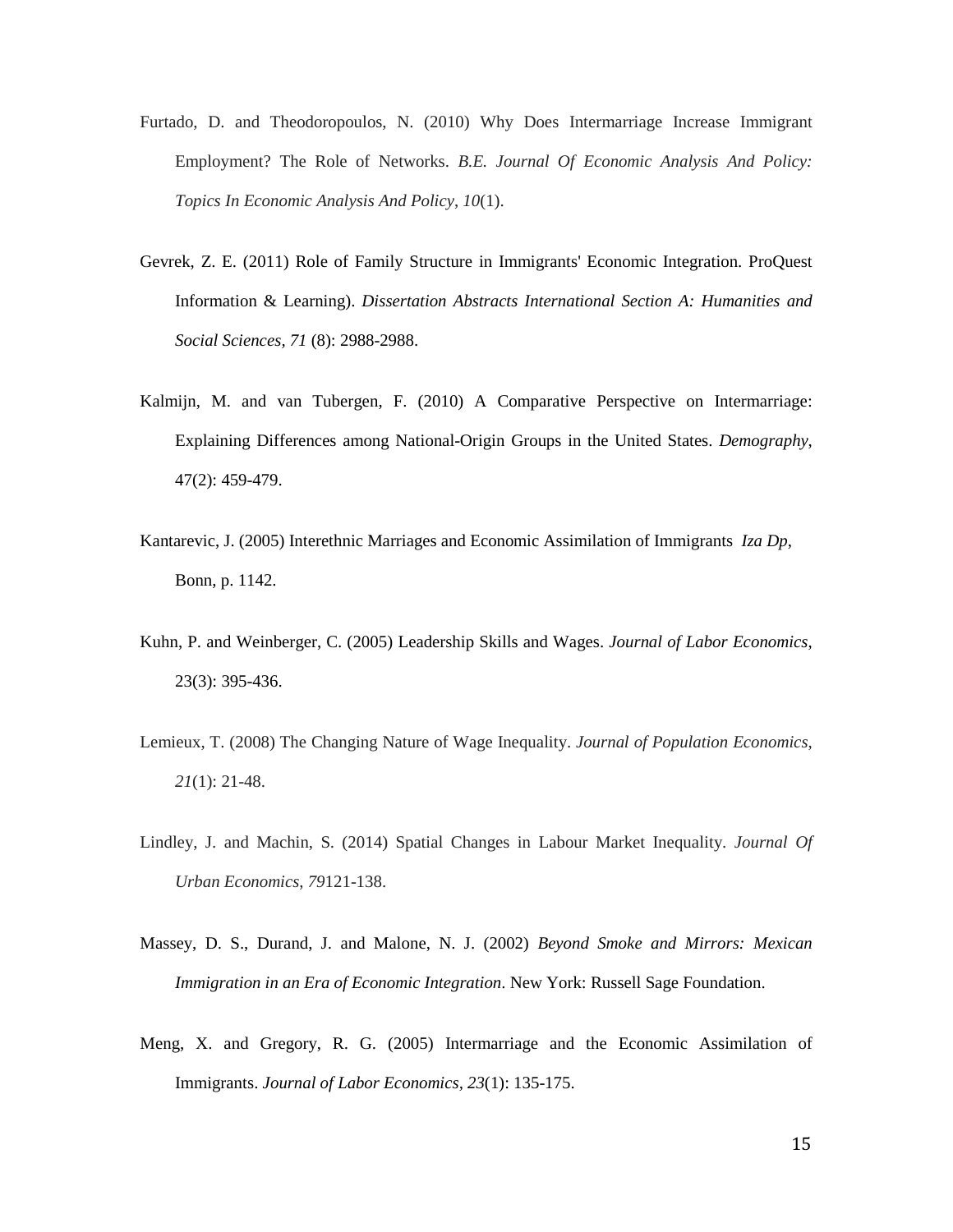- Meng, X. and Meurs, D. (2009) Intermarriage, Language, and Economic Assimilation Process. *International Journal of Manpower, 30*(1): 127-144.
- Nekby, L. (2010) Inter- and Intra-marriage Premiums Revisited: It's Probably Who You Are, not Who You Marry! *IZA DP,* (Institute for the Study of Labor (IZA))
- Nottmeyer, O. (2010) Does Intermarriage Pay off? A Panel Data Analysis. *IZA DP,* (Institute for the Study of Labor (IZA))
- Portes, A. and Zhou, M. (1993) The New Second Generation: Segmented Assimilation and Its Variants. *Annals Of The American Academy Of Political & Social Science*, 53074.
- Ruggles, J. S., Alexander, T., Genadek, K., Goeken R., Schroeder, M. B. and Sobek M. (2010) *Integrated Public Use Microdata Series: Version 5.0* [Machine-readable database]. Minneapolis: University of Minnesota.
- Safi, M. (2008) Intermarriage and Assimilation: Disparities in Levels of Exogamy among Immigrants in France. *Population*, 63(2): 239-267.
- Warman, C. (2007) Ethnic Enclaves and Immigrant Earnings Growth. *Canadian Journal Of Economics*, 40(2): 401-422.
- Weinberger, C. (forthcoming) The Increasing Complementarity between Cognitive and Social Skills. *Review of Economics and Statistics.*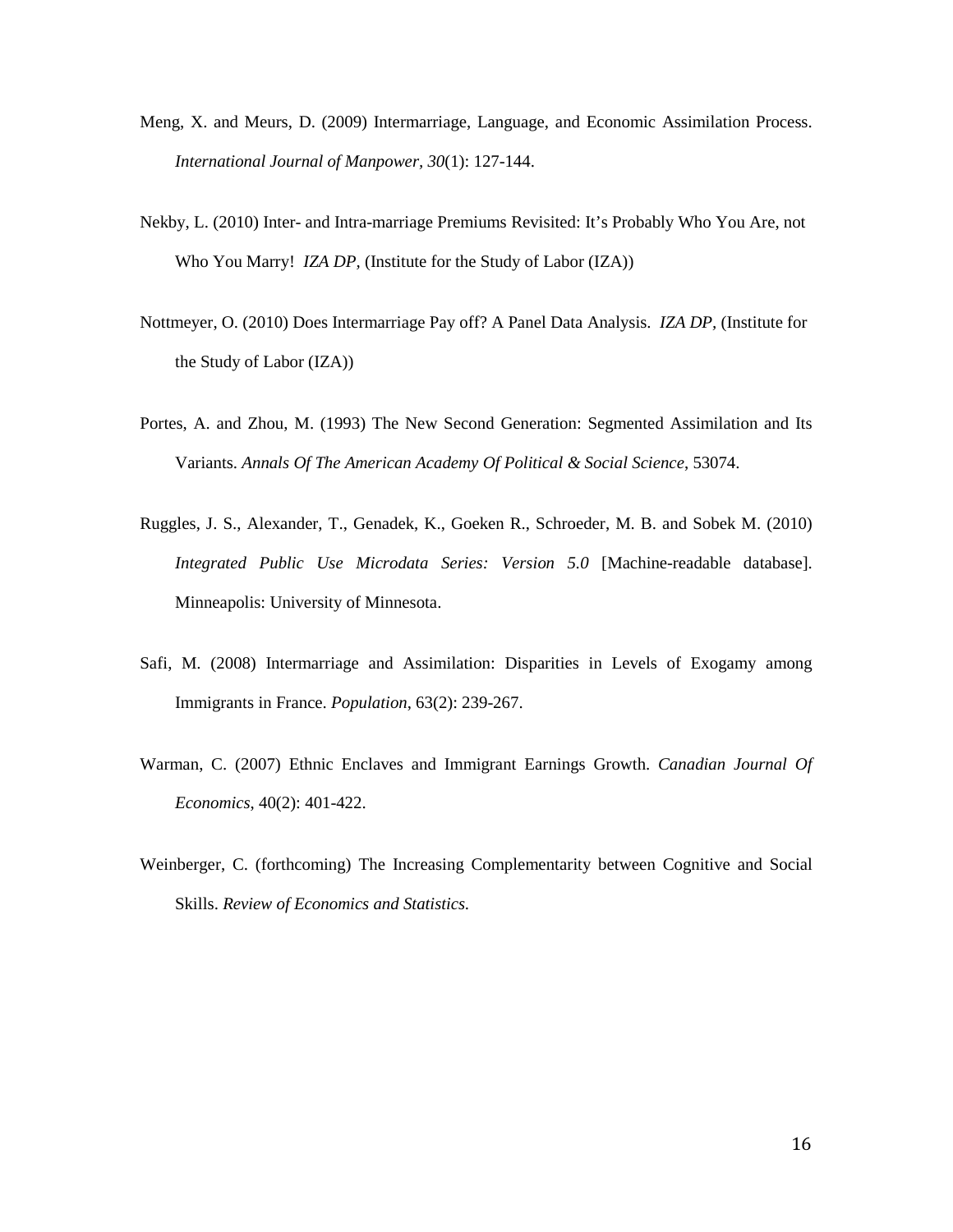

Figure 1. Log Hourly Wage of Immigrants Married to Natives and Immigrants Married to Other Immigrants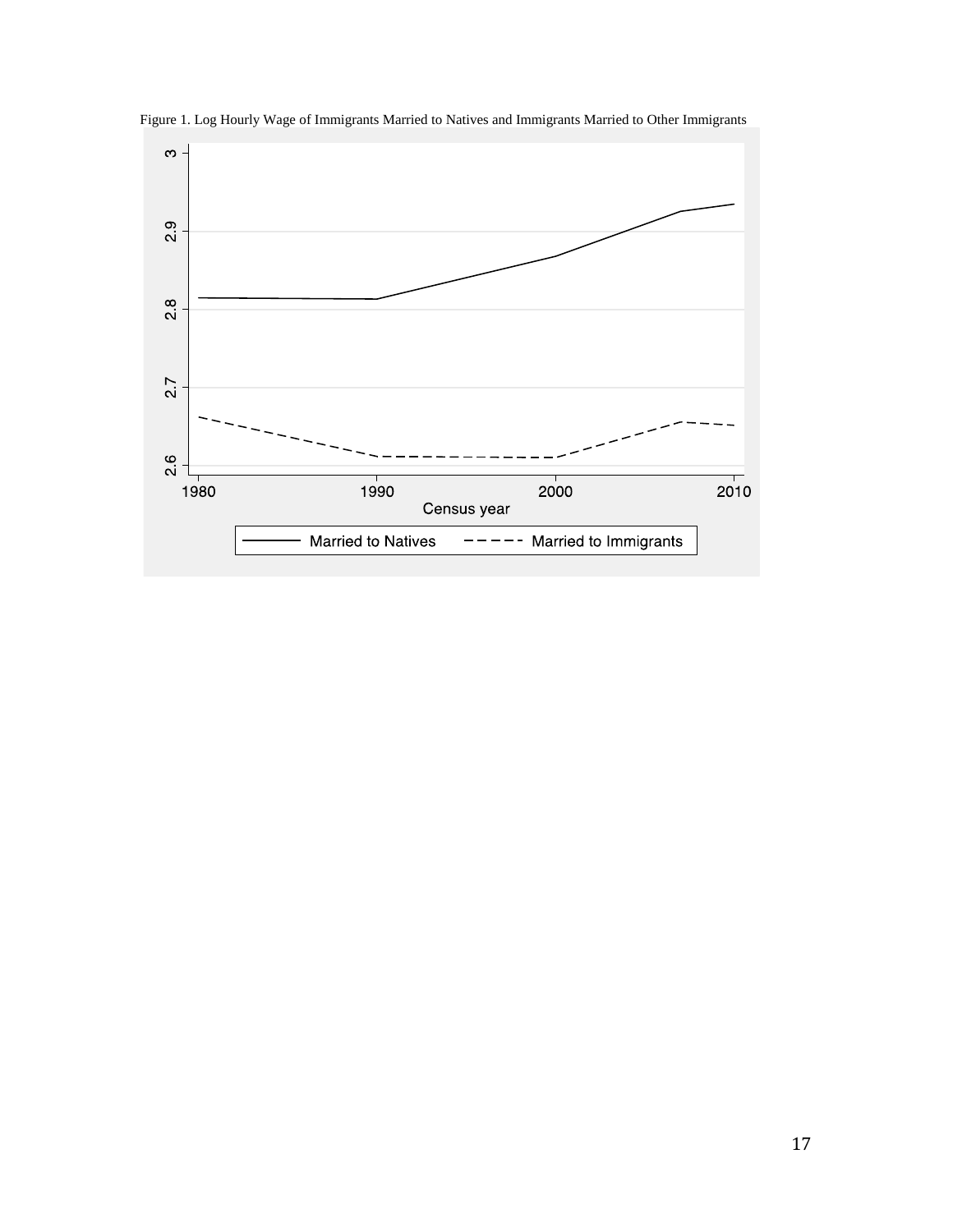| Dependent Variable: Hourly Wage         | 1              | $\overline{2}$          | 3                       |
|-----------------------------------------|----------------|-------------------------|-------------------------|
|                                         | $0.171***$     | $0.025***$              | $0.033***$              |
| Marriage to a Native                    | (0.011)        | (0.010)                 | (0.010)                 |
|                                         | $0.042***$     | $0.021$ <sup>*</sup>    | $0.027***$              |
| Marriage to a Native $\times$ 1990      | (0.014)        | (0.012)                 | (0.012)                 |
|                                         | $0.109***$     | $0.051^{\ast\ast\ast}$  | $0.045***$              |
| Marriage to a Native $\times\,2000$     | (0.013)        | (0.011)                 | (0.012)                 |
|                                         | $0.122***$     | $0.077***$              | $0.070***$              |
| Marriage to a Native $\times$ 2005-2007 | (0.014)        | (0.012)                 | (0.013)                 |
|                                         | $0.123***$     | $0.093***$              | $0.091***$              |
| Marriage to a Native $\times$ 2008-2010 | (0.014)        | (0.012)                 | (0.012)                 |
|                                         |                | $0.059***$              | $0.055***$              |
| Age                                     |                | (0.001)                 | (0.001)                 |
|                                         |                | $-0.001$ <sup>***</sup> | $-0.001$ <sup>***</sup> |
| Age <sup>2</sup>                        |                | (0.000)                 | (0.000)                 |
|                                         |                | $0.175***$              | $0.136***$              |
| <b>High School</b>                      |                | (0.044)                 | (0.004)                 |
|                                         |                | $0.359***$              | $0.290***$              |
| Some College                            |                | (0.005)                 | (0.005)                 |
|                                         |                | $0.782***$              | $0.663***$              |
| College Degree                          |                | (0.005)                 | (0.059)                 |
| Children in the Household               |                | $0.032***$              | $0.049***$              |
|                                         |                | (0.004)                 | (0.004)                 |
| Veteran                                 |                | $0.009*$                | $0.015***$              |
|                                         |                | (0.005)                 | (0.005)                 |
| <b>English Fluency</b>                  |                | $0.046***$              | $0.055***$              |
|                                         |                | (0.004)                 | (0.004)                 |
| Years in U.S.                           |                | $0.006***$              | $0.006***$              |
|                                         |                | (0.000)                 | (0.000)                 |
| Size of Origin Group                    |                |                         | $-0.148$ ***            |
|                                         |                |                         | (0.043)                 |
| Size of Origin Group <sup>2</sup>       |                |                         | $0.130**$               |
|                                         |                |                         | (0.058)                 |
| <b>MSA-Year Fixed Effects</b>           | N <sub>0</sub> | N <sub>o</sub>          | Yes                     |
| $R^2$                                   | 0.043          | 0.357                   | 0.391                   |
| <b>Observations</b>                     | 163,774        | 163,774                 | 163,774                 |

Table 1. Regression Estimates of Marriage to a Native Wage Premiums

Notes: The sample consists of married, foreign born males between the ages of 18 and 64 who immigrated to the U.S. before the age of 18, are not currently enrolled in school, reside in an identifiable metropolitan statistical area, work full time and full year, and earn an hourly wage between \$2 and \$200 in 1990 dollars. The English fluency dummy variable equals one if the person speaks only English, or speaks English very well, or speaks English well. Size of origin group refers to the share of the MSA population born in the same country as the immigrant. Significance levels are noted by the following: \* significant at 10 percent; \*\* significant at 5 percent; \*\*\* significant at 1 percent.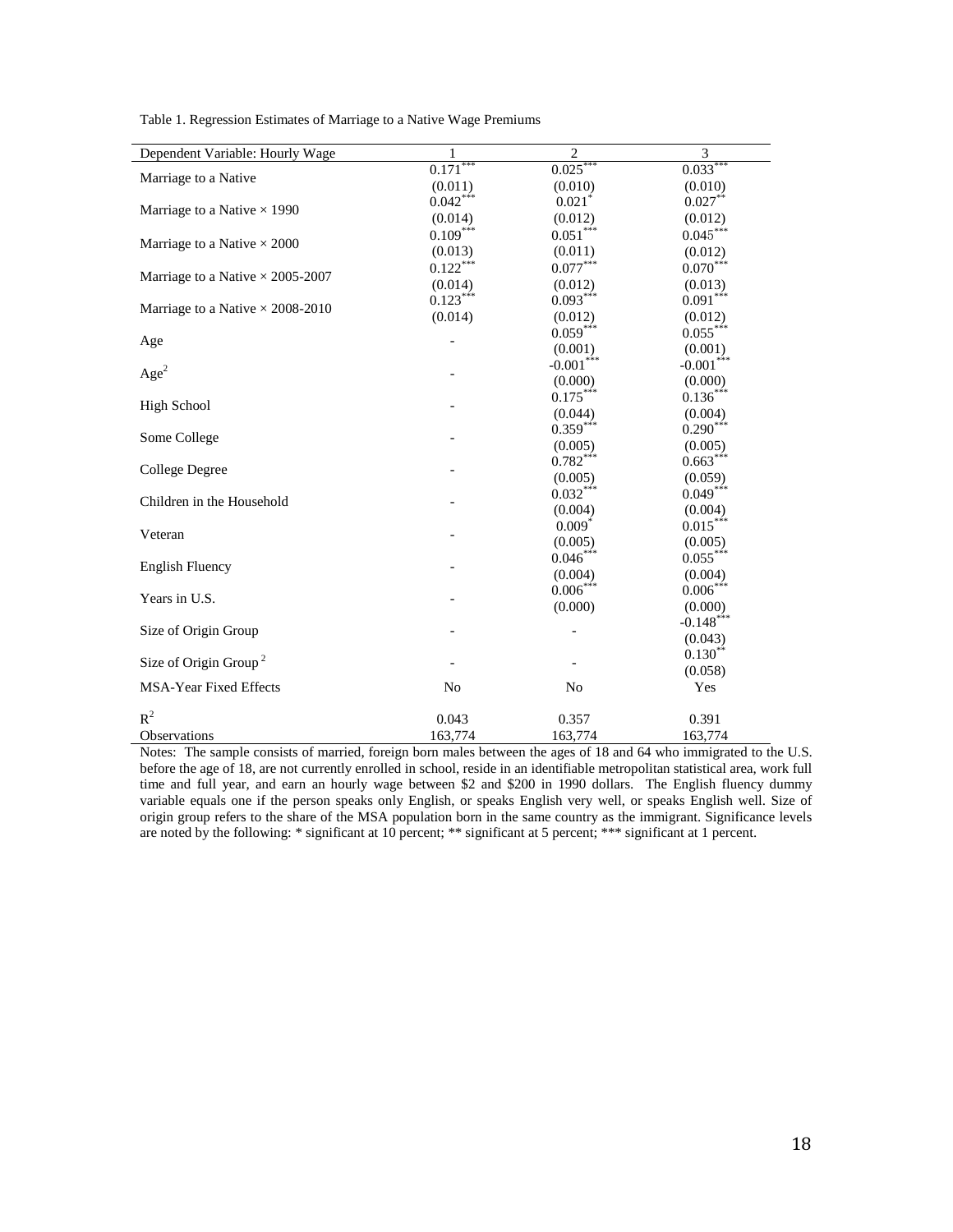| Dependent Variable: Hourly         | Less Than High | High School            |                      |                |  |
|------------------------------------|----------------|------------------------|----------------------|----------------|--|
| Wage                               | School         | Some College<br>Degree |                      | College Degree |  |
| Marriage to a Native               | $0.037^*$      | $0.053***$             | $0.041$ <sup>*</sup> | $0.058***$     |  |
|                                    | (0.020)        | (0.018)                | (0.024)              | (0.023)        |  |
| Marriage to a Native $\times$ 1990 | 0.023          | 0.028                  | 0.006                | $-0.001$       |  |
|                                    | (0.025)        | (0.022)                | (0.028)              | (0.028)        |  |
| Marriage to a Native $\times 2000$ | 0.019          | 0.031                  | 0.037                | 0.002          |  |
|                                    | (0.024)        | (0.020)                | (0.028)              | (0.026)        |  |
| Marriage to a Native $\times$      | 0.043          | $0.040^*$              | 0.045                | 0.023          |  |
| 2005-2007                          | (0.027)        | (0.022)                | (0.029)              | (0.028)        |  |
| Marriage to a Native $\times$      | $0.066$ **     | $0.060***$             | 0.045                | $0.061***$     |  |
| 2008-2010                          | (0.026)        | (0.021)                | (0.029)              | (0.027)        |  |
| $R^2$                              | 0.201          | 0.223                  | 0.190                | 0.157          |  |
| <b>Observations</b>                | 41,311         | 48,847                 | 31,018               | 42,598         |  |

Notes: The sample consists of married, foreign born males between the ages of 18 and 64 who immigrated to the U.S. before the age of 18, are not currently enrolled in school, reside in an identifiable metropolitan statistical area, work full time and full year, and earn an hourly wage between \$2 and \$200 in 1990 dollars. Significance levels are noted by the following: \* significant at 10 percent; \*\* significant at 5 percent; \*\*\* significant at 1 percent.

Table 3. Regression Estimates of Marriage to a Native Wage Premiums by Race

| Dependent Variable:<br>Hourly Wage | White      | <b>Black</b> | Asian      | <b>Hispanics</b> |
|------------------------------------|------------|--------------|------------|------------------|
|                                    | $0.021***$ | $-0.067$     | $0.122***$ | $0.038***$       |
| Marriage to a Native               | (0.011)    | (0.084)      | (0.048)    | (0.016)          |
| Marriage to a Native $\times$      | $0.030**$  | 0.065        | $-0.030$   | 0.019            |
| 1990                               | (0.014)    | (0.101)      | (0.056)    | (0.019)          |
| Marriage to a Native $\times$      | $0.054***$ | 0.084        | $-0.047$   | $0.038***$       |
| 2000                               | (0.013)    | (0.095)      | (0.054)    | (0.017)          |
| Marriage to a Native $\times$      | $0.078***$ | $0.187^{*}$  | $-0.062$   | $0.062***$       |
| 2005-2007                          | (0.015)    | (0.100)      | (0.054)    | (0.019)          |
| Marriage to a Native $\times$      | $0.100***$ | 0.025        | 0.037      | $0.077***$       |
| 2008-2010                          | (0.014)    | (0.097)      | (0.052)    | (0.018)          |
| $\mathbb{R}^2$                     | 0.396      | 0.448        | 0.359      | 0.334            |
| <b>Observations</b>                | 99.482     | 3.521        | 18.533     | 91.276           |

Note: The sample consists of married, foreign born males between the ages of 18 and 64 who immigrated to the U.S. before the age of 18, are not currently enrolled in school, reside in an identifiable metropolitan statistical area, work full time and full year, and earn an hourly wage between \$2 and \$200 in 1990 dollars. Significance levels are noted by the following: \* significant at 10 percent; \*\* significant at 5 percent; \*\*\* significant at 1 percent